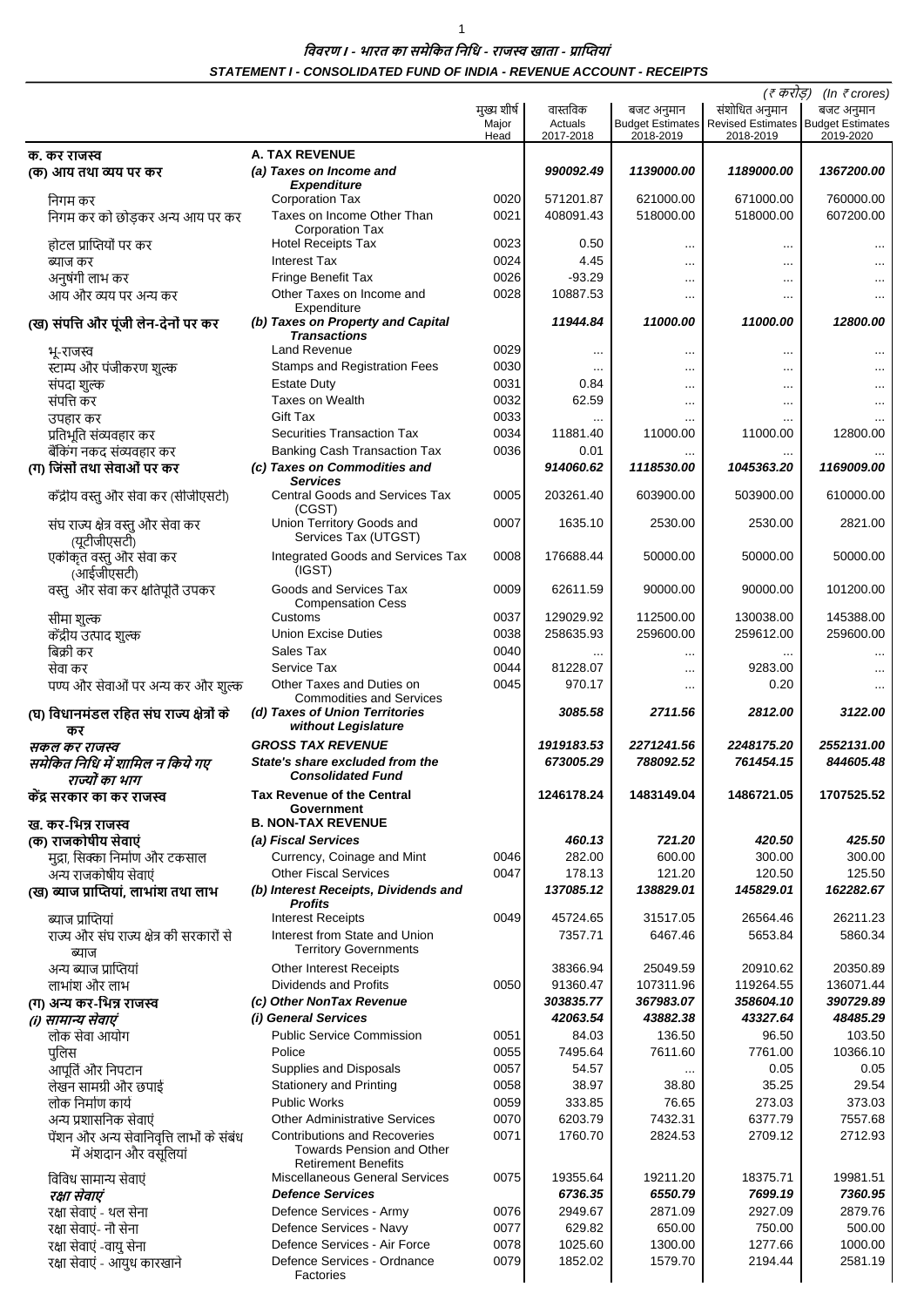## विवरण । - भारत का समेकित निधि - राजस्व खाता - प्राप्तियां STATEMENT I - CONSOLIDATED FUND OF INDIA - REVENUE ACCOUNT - RECEIPTS

 $\overline{2}$ 

|                                                     |                                                                |               |                      |            | (₹ करोड़)                                                               | (In $\bar{\tau}$ crores) |
|-----------------------------------------------------|----------------------------------------------------------------|---------------|----------------------|------------|-------------------------------------------------------------------------|--------------------------|
|                                                     |                                                                | मुख्य शीर्ष   | वास्तविक             | बजट अनुमान | संशोधित अनुमान                                                          | बजट अनुमान               |
|                                                     |                                                                | Major<br>Head | Actuals<br>2017-2018 | 2018-2019  | <b>Budget Estimates Revised Estimates Budget Estimates</b><br>2018-2019 | 2019-2020                |
| रक्षा सेवाएं-अनुसंधान और विकास                      | Defence Services - Research and<br>Development                 | 0080          | 279.24               | 150.00     | 550.00                                                                  | 400.00                   |
| (ii) सामाजिक तथा सामुदायिक सेवाएं                   | (ii) Social and Community Services                             |               | 3008.13              | 8875.35    | 2790.87                                                                 | 4047.37                  |
| शिक्षा, खेल, कला और संस्कृति                        | Education, Sports, Art and Culture                             | 0202          | 273.49               | 238.82     | 280.58                                                                  | 285.58                   |
| चिकित्सा और जन स्वास्थ्य                            | <b>Medical and Public Health</b>                               | 0210          | 540.23               | 597.78     | 606.21                                                                  | 606.65                   |
| परिवार कल्याण                                       | <b>Family Welfare</b>                                          | 0211          | 14.43                | 20.10      | 15.08                                                                   | 15.08                    |
|                                                     | Housing                                                        | 0216          | 379.28               | 341.38     | 283.60                                                                  | 279.59                   |
| आवास                                                |                                                                | 0217          |                      |            |                                                                         |                          |
| शहरी विकास                                          | <b>Urban Development</b>                                       |               | $\ddotsc$            | 0.01       | 0.01                                                                    | 0.01                     |
| सूचना और प्रचार                                     | Information and Publicity                                      | 0220          | 70.79                | 44.04      | 50.12                                                                   | 59.35                    |
| प्रसारण                                             | Broadcasting                                                   | 0221          | 1548.29              | 1997.06    | 1420.86                                                                 | 2766.67                  |
| श्रम और रोजगार                                      | Labour and Employment                                          | 0230          | 34.89                | 25.59      | 33.55                                                                   | 34.08                    |
| सामाजिक सुरक्षा और कल्याण                           | Social Security and Welfare                                    | 0235          | 0.67                 | 5610.57    | 0.86                                                                    | 0.36                     |
| अन्य सामाजिक सेवाएं                                 | <b>Other Social Services</b>                                   | 0250          | 146.06               | $\ddotsc$  | 100.00                                                                  | $\cdots$                 |
| (iii) आर्थिक सेवाएं                                 | (iii) Economic Services                                        |               | 256874.48            | 313163.24  | 310409.59                                                               | 336048.23                |
| कृषि कार्य                                          | Crop Husbandry                                                 | 0401          | 576.80               | 424.05     | 590.55                                                                  | 614.55                   |
| पशु पालन                                            | Animal Husbandry                                               | 0403          | 20.59                | 19.25      | 19.60                                                                   | 20.97                    |
| डेयरी विकास                                         | Dairy Development                                              | 0404          | 435.50               | 480.35     | 390.54                                                                  | 410.80                   |
| मत्स्य पालन                                         | <b>Fisheries</b>                                               | 0405          | 3.94                 | 4.40       | 3.95                                                                    | 4.00                     |
| वानिकी और वन्य जीवन                                 | Forestry and Wild Life                                         | 0406          | 204.43               | 33.00      | 33.00                                                                   | 38.00                    |
| खाद्य भण्डारण और भाण्डागार                          | Food, Storage and Warehousing                                  | 0408          | 1171.00              | 12.02      | 102.53                                                                  | 6.91                     |
| कृषि अनुसंधान और शिक्षा                             | Agricultural Research and                                      | 0415          | $\cdots$             | 0.01       | 0.02                                                                    | 0.02                     |
|                                                     | Education                                                      |               |                      |            |                                                                         |                          |
| अन्य कृषि कार्यक्रम                                 | Other Agricultural Programmes                                  | 0435          | 21.75                | 20.50      | 23.00                                                                   | 23.55                    |
| वृहत और मध्यम सिंचाई                                | Major and Medium Irrigation                                    | 0701          | 34.44                | 40.00      | 40.00                                                                   | 42.00                    |
| लघु सिंचाई                                          | Minor Irrigation                                               | 0702          | 1.77                 | 1.20       | 1.60                                                                    | 1.80                     |
| विद्युत                                             | Power                                                          | 0801          | 1975.99              | 5893.78    | 3347.77                                                                 | 3681.09                  |
| पेटोलियम                                            | Petroleum                                                      | 0802          | 10878.80             | 9877.24    | 16044.55                                                                | 16930.27                 |
| कोयला और लिग्नाइट                                   | Coal and Lignite                                               | 0803          | 4.45                 | $\cdots$   | 3197.85                                                                 | 3197.85                  |
| ऊर्जा के गैर परम्परागत स्रोत                        | Non-Conventional Sources of                                    | 0810          | 48.23                | 0.06       | 0.12                                                                    | 0.12                     |
| ग्राम एवं लघु उद्योग                                | Energy<br>Village and Small Industries                         | 0851          | 45.33                | 37.26      | 30.26                                                                   | 23.18                    |
| उद्योग                                              | <b>Industries</b>                                              | 0852          | 1861.48              | 2615.45    | 3025.77                                                                 | 2557.87                  |
|                                                     | Non-Ferrous Mining and                                         | 0853          | 1215.93              | 24.59      | 298.93                                                                  | 377.29                   |
| अलौह खनन और धातुकर्म उद्योग                         | Metallurgical Industries<br>Other Industries                   |               |                      |            |                                                                         |                          |
| अन्य उद्योग                                         |                                                                | 0875          | 182.65               | 150.00     | 150.00                                                                  | 150.00                   |
| भारतीय रेलवे-विविध प्राप्तियां                      | Indian Railways - Miscellaneous<br>Receipts                    | 1001          | 204.33               | 250.00     | 500.00                                                                  | 260.00                   |
| भारतीय रेलवे - वाणिज्यिक लाइन-राजस्व<br>प्राप्तियां | Indian Railways - Commercial<br>Lines - Revenue Receipts       | 1002          | 176718.83            | 198702.42  | 194774.00                                                               | 214590.13                |
| भारतीय रेलवे - सामरिक लाइन-राजस्व                   | Indian Railways - Strategic Lines -<br><b>Revenue Receipts</b> | 1003          | 2006.48              | 2137.58    | 1940.00                                                                 | 2084.87                  |
| प्राप्तियां                                         |                                                                |               |                      |            |                                                                         |                          |
| बंदरगाह और प्रकाश स्तंभ                             | Ports and Light Houses                                         | 1051          | 325.86               | 325.43     | 325.43                                                                  | 320.00                   |
| पोत परिवहन                                          | Shipping                                                       | 1052          | 114.62               | 122.82     | 122.82                                                                  | 121.29                   |
| नागर विमानन                                         | <b>Civil Aviation</b>                                          | 1053          | 67.52                | 105.00     | 105.00                                                                  | 115.51                   |
| सड़क और पुल                                         | Roads and Bridges                                              | 1054          | 9064.07              | 10291.00   | 19542.60                                                                | 20339.64                 |
| अंतर्देशीय जल परिवहन                                | Inland Water Transport                                         | 1056          | 19.31                | $\cdots$   |                                                                         |                          |
| डाक प्राप्तियां                                     | <b>Postal Receipts</b>                                         | 1201          | 12832.76             | 16956.11   | 18000.44                                                                | 19203.29                 |
| अन्य संचार सेवाएं                                   | <b>Other Communication Services</b>                            | 1275          | 32065.90             | 48661.42   | 39245.00                                                                | 41519.76                 |
| परमाणु ऊर्जा अनुसंधान                               | Atomic Energy Research                                         | 1401          | 84.09                | 91.69      | 116.78                                                                  | 99.06                    |
| अन्य वैज्ञानिक अनुसंधान                             | <b>Other Scientific Research</b>                               | 1425          | 1027.28              | 1099.08    | 1187.09                                                                 | 1431.42                  |
| पर्यटन                                              | Tourism                                                        | 1452          | 9.22                 | 10.00      | 10.00                                                                   | 10.00                    |
| विदेशी व्यापार और निर्यात संवर्द्धन                 | Foreign Trade and Export<br>Promotion                          | 1453          | 230.13               | 157.58     | 252.90                                                                  | 252.90                   |
| नागरिक आपूर्ति                                      | <b>Civil Supplies</b>                                          | 1456          | 0.04                 | 0.04       | 0.12                                                                    | 0.15                     |
| अन्य सामान्य आर्थिक सेवाएं                          | <b>Other General Economic Services</b>                         | 1475          | 3420.96              | 14619.91   | 6987.37                                                                 | 7619.94                  |
| (iv) संघ राज्य क्षेत्रों के कर भिन्न राजस्व         | (iv) Non-Tax Revenue of Union<br><b>Territories</b>            |               | 1889.62              | 2062.10    | 2076.00                                                                 | 2149.00                  |
| ग. सहायता अनुदान तथा अंशदान                         | C. GRANTS-IN-AID AND<br><b>CONTRIBUTIONS</b>                   |               | 3582.20              | 2667.00    | 1270.00                                                                 | 1006.00                  |
| विदेशी अनुदान सहायता                                | <b>External Grant Assistance</b>                               | 1605          | 1436.56              | 1387.00    | 969.00                                                                  | 650.00                   |
| सहायता सामग्री और उपस्कर                            | Aid Material and Equipment                                     | 1606          | 2145.64              | 1280.00    | 301.00                                                                  | 356.00                   |
| जोड़-कर भिन्न राजस्व                                | <b>TOTAL - NON-TAX REVENUE</b>                                 |               | 444963.22            | 510200.28  | 506123.61                                                               | 554444.06                |
| जोड़-राजस्व प्राप्तियां                             | <b>TOTAL - REVENUE RECEIPTS</b>                                |               | 1691141.46           | 1993349.32 | 1992844.66                                                              | 2261969.58               |
| अंग्रेनीत (पृष्ठ 6 देखें)                           | Carried Over (see page 6)                                      |               |                      |            |                                                                         |                          |
| प्राप्तियों की तुलना में अतिरिक्त संवितरम           | <b>Excess of Disbursements over</b>                            |               | 448943.07            | 416545.80  | 411668.62                                                               | 470698.26                |
| (राजस्व घटा)                                        | Receipts (Revenue Deficit)                                     |               |                      |            |                                                                         |                          |
| जोड                                                 | <b>TOTAL</b>                                                   |               | 2140084.53           | 2409895.12 | 2404513.28                                                              | 2732667.84               |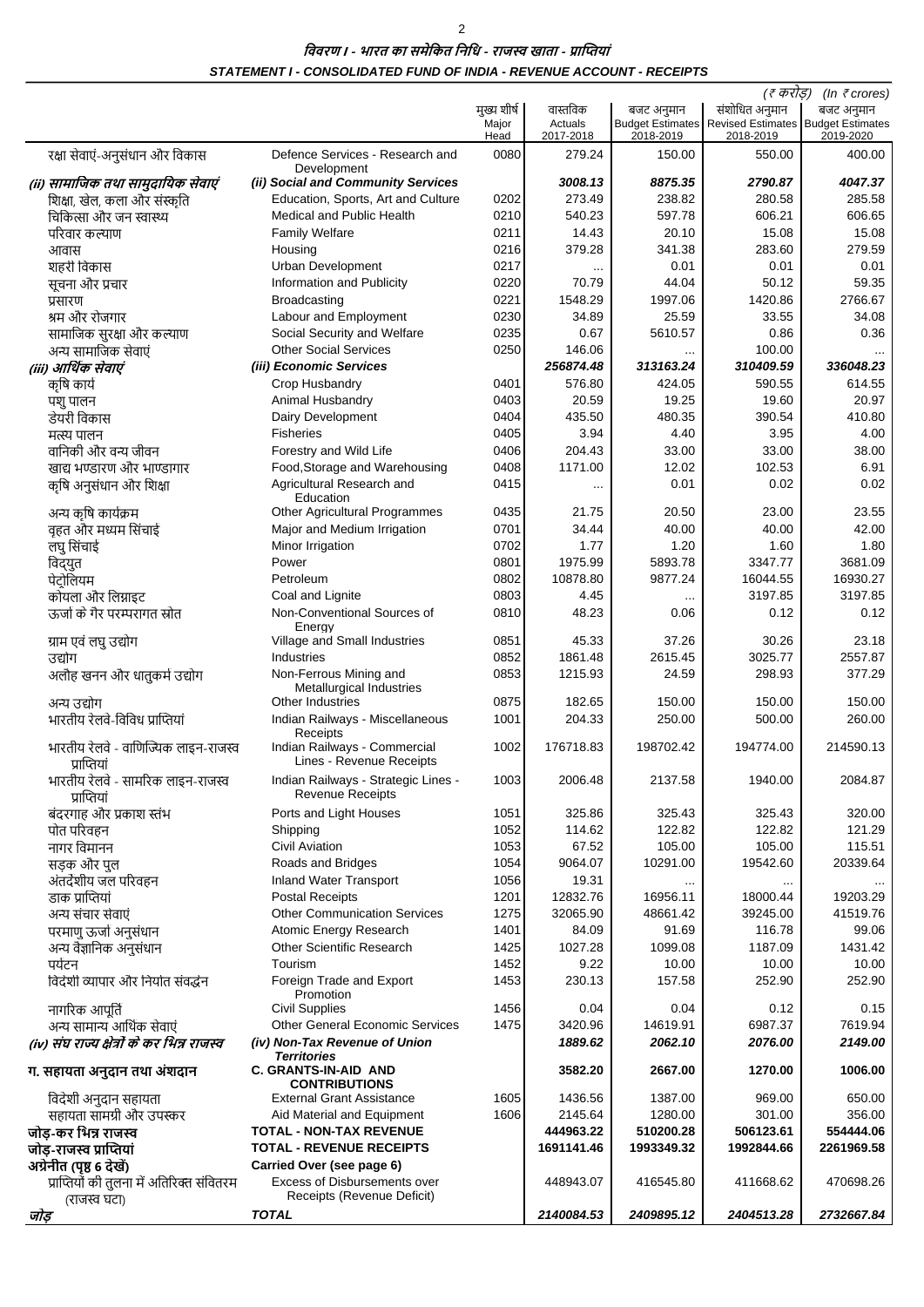$\overline{3}$ 

#### विवरण । - भारत का समेकित निधि - राजस्व खाता - संवितरण STATEMENT I - CONSOLIDATED FUND OF INDIA - REVENUE ACCOUNT - DISBURSEMENTS

|                                                                                       |                                                                   |             |            |            | (₹ करोड़)                                               | (In $\bar{\tau}$ crores) |
|---------------------------------------------------------------------------------------|-------------------------------------------------------------------|-------------|------------|------------|---------------------------------------------------------|--------------------------|
|                                                                                       |                                                                   | मुख्य शीर्ष | वास्तविक   | बजट अनुमान | संशोधित अनुमान                                          | बजट अनुमान               |
|                                                                                       |                                                                   | Major       | Actuals    |            | Budget Estimates   Revised Estimates   Budget Estimates |                          |
|                                                                                       |                                                                   | Head        | 2017-2018  | 2018-2019  | 2018-2019                                               | 2019-2020                |
| क. सामान्य सेवाएं                                                                     | <b>A. GENERAL SERVICES</b>                                        |             | 1008488.62 | 1090423.85 | 1108472.13                                              | 1210587.44               |
| (क) <i>राज्यों के अंग</i>                                                             | (a) Organs of State                                               |             | 7936.69    | 8622.43    | 8755.98                                                 | 9372.18                  |
| संसद/राज्य/संघ राज्य क्षेत्रों के विधान                                               | Parliament/State/Union Territory                                  | 2011        | 948.39     | 1162.91    | 1231.35                                                 | 1210.17                  |
| मंडल                                                                                  | Legislatures                                                      |             |            |            |                                                         |                          |
| राष्ट्रपति/उपराष्ट्रपति/ राज्यपाल/संघ राज्य                                           | President, Vice President/Governor,                               | 2012        | 62.18      | 67.42      | 68.74                                                   | 72.56                    |
| क्षेत्रों के प्रशासक                                                                  | <b>Administrator of Union Territories</b>                         |             |            |            |                                                         |                          |
| मंत्रिपरिषद                                                                           | <b>Council of Ministers</b>                                       | 2013        | 604.52     | 767.77     | 918.29                                                  | 829.01                   |
| न्याय प्रशासन                                                                         | Administration of Justice                                         | 2014        | 963.58     | 998.85     | 917.74                                                  | 912.43                   |
| चुनाव                                                                                 | Elections                                                         | 2015        | 1322.22    | 1335.78    | 1139.89                                                 | 1691.23                  |
| लेखा परीक्षा                                                                          | Audit                                                             | 2016        | 4035.80    | 4289.70    | 4479.97                                                 | 4656.78                  |
| (ख) <i>कर संग्रहण</i>                                                                 | (b) Tax Collection                                                |             | 15361.52   | 16315.02   | 16823.03                                                | 17006.04                 |
|                                                                                       | <b>Collection Charges under Central</b>                           | 2042        |            |            | 5136.13                                                 | 5372.65                  |
| केंद्रीय वस्तु और सेवा कर एवं एकीकृत<br>वस्तु और सेवा कर के अंतर्गत संग्रहण<br>प्रभार | Goods and Services Tax and<br>Integrated Goods and Services       |             |            | $\cdots$   |                                                         |                          |
| आय और व्यय पर करों का संग्रहण                                                         | Tax<br>Collection of Taxes on Income and                          | 2020        | 6019.34    | 6650.40    | 7052.86                                                 | 6969.71                  |
|                                                                                       | Expenditure<br>Collection of Taxes on Wealth.                     |             |            |            |                                                         |                          |
| संपत्ति करों, प्रतिभूति संबंधी संव्यवहार करों<br>तथा अन्य करों का संग्रहण             | Securities Transaction Tax and<br><b>Other Taxes</b>              | 2031        | 152.17     | 168.20     | 178.20                                                  | 175.91                   |
| सीमा शुल्क                                                                            | Customs                                                           | 2037        | 3941.02    | 4138.42    | 4455.84                                                 | 4487.77                  |
| केंद्रीय उत्पाद शुल्क                                                                 | <b>Union Excise Duties</b>                                        | 2038        | 5248.99    | 5358.00    |                                                         |                          |
| (ग) अन्य राजकोषीय सेवाएं                                                              | (c) Other Fiscal Services                                         |             | 232.14     | 251.07     | 299.80                                                  | 330.28                   |
|                                                                                       | <b>Other Fiscal Services</b>                                      | 2047        | 232.14     | 251.07     | 299.80                                                  | 330.28                   |
| अन्य राजकोषीय सेवाएं                                                                  |                                                                   |             | 543707.26  | 590794.95  | 599991.60                                               | 677060.92                |
| (घ) ब्याज भुगतान तथा ऋण का शोधन                                                       | (d) Interest Payment and Servicing<br>of Debt                     |             |            |            |                                                         |                          |
| ऋण की कटौती या परिवर्जन के लिए<br>विनियोग                                             | Appropriation for Reduction Or<br>Avoidance of Debt               | 2048        | 303.12     | 2000.00    | 500.00                                                  | 2000.00                  |
| ब्याज भुगतान                                                                          | Interest Payments                                                 | 2049        | 543404.14  | 588794.95  | 599491.60                                               | 675060.92                |
| (ङ) प्रशासनिक सेवाएं                                                                  | (e) Administrative Services                                       |             | 85190.03   | 91399.94   | 98745.32                                                | 103352.01                |
| लोक सेवा आयोग                                                                         | <b>Public Service Commission</b>                                  | 2051        | 589.11     | 583.73     | 507.86                                                  | 538.42                   |
| सचिवालय-सामान्य सेवाएं                                                                | Secretariat-General Services                                      | 2052        | 4592.66    | 5073.11    | 6266.81                                                 | 6470.74                  |
|                                                                                       | Police                                                            | 2055        | 69472.60   | 74866.26   | 80739.44                                                | 85136.44                 |
| पुलिस                                                                                 |                                                                   |             |            |            |                                                         |                          |
| जेल                                                                                   | Jails                                                             | 2056        | 1.70       | 2.00       | 1.00                                                    | 2.00                     |
| आपूर्ति और निपटान                                                                     | Supplies and Disposals                                            | 2057        | 176.41     | 100.00     | 25.00                                                   | 50.00                    |
| लेखन सामग्री और छपाई                                                                  | <b>Stationery and Printing</b>                                    | 2058        | 98.99      | 77.33      | 71.10                                                   | 110.78                   |
| लोक निर्माण कार्य                                                                     | <b>Public Works</b>                                               | 2059        | 1921.56    | 2040.31    | 2043.74                                                 | 2038.67                  |
| विदेशी मामले                                                                          | <b>External Affairs</b>                                           | 2061        | 7605.74    | 7785.30    | 8224.44                                                 | 8094.01                  |
| सतर्कता                                                                               | Vigilance                                                         | 2062        | 31.03      | 36.40      | 34.00                                                   | 39.34                    |
| अन्य प्रशासनिक सेवाएं                                                                 | <b>Other Administrative Services</b>                              | 2070        | 700.23     | 835.50     | 831.93                                                  | 871.61                   |
| (च) <i>पेंशन तथा विविध सामान्य सेवाएं</i>                                             | (f) Pensions and Miscellaneous                                    |             | 163195.74  | 187766.93  | 184726.20                                               | 194203.30                |
|                                                                                       | <b>General Services</b>                                           |             |            |            |                                                         |                          |
| पेंशन और अन्य सेवानिवृत्ति लाभ                                                        | Pensions and other Retirement<br><b>Benefits</b>                  | 2071        | 145745.07  | 169466.11  | 167617.95                                               | 175299.65                |
| विविध सामान्य सेवाएं                                                                  | <b>Miscellaneous General Services</b>                             | 2075        | 17450.67   | 18300.82   | 17108.25                                                | 18903.65                 |
| (छ) <i>रक्षा सेवाएं</i>                                                               | (g) Defence Services                                              |             | 192865.24  | 195273.51  | 199130.20                                               | 209262.71                |
| रक्षा सेवाएं-थल सेना                                                                  | Defence Services - Army                                           | 2076        | 135362.36  | 134347.15  | 137056.17                                               | 144380.95                |
| रक्षा सेवाएं-नौ सेना                                                                  | Defence Services - Navy                                           | 2077        | 19344.87   | 20221.37   | 21545.04                                                | 22711.71                 |
| रक्षा सेवाएं-वायु सेना                                                                | Defence Services - Air Force                                      | 2078        | 28418.80   | 30121.27   | 29383.09                                                | 30601.69                 |
| रक्षा सेवाएं-आयुध कारखाने                                                             | Defence Services - Ordnance                                       | 2079        | 1705.42    | 2306.98    | 2667.26                                                 | 2631.77                  |
| रक्षा सेवाएं- अनुसंधान और विकास                                                       | Factories<br>Defence Services - Research and                      | 2080        | 8033.79    | 8276.74    | 8478.64                                                 | 8936.59                  |
| ख. सामाजिक सेवाएं                                                                     | Development<br><b>B. SOCIAL SERVICES</b>                          |             | 97585.83   | 105839.86  | 109207.29                                               | 127040.05                |
| सामान्य शिक्षा                                                                        | <b>General Education</b>                                          | 2202        | 24982.44   | 26172.46   | 27827.65                                                | 30357.92                 |
| तकनीकी शिक्षा                                                                         | <b>Technical Education</b>                                        | 2203        | 15779.99   | 14439.08   | 13383.53                                                | 13661.48                 |
|                                                                                       |                                                                   |             |            |            |                                                         |                          |
| खेल और युवा मामले                                                                     | Sports and Youth Services                                         | 2204        | 1651.36    | 1935.15    | 1787.68                                                 | 1968.26                  |
| कला और संस्कृति                                                                       | Art and Culture                                                   | 2205        | 2438.64    | 2554.13    | 2489.68                                                 | 2667.24                  |
| चिकित्सा और जन स्वास्थ्य                                                              | Medical and Public Health                                         | 2210        | 17429.04   | 18002.94   | 20428.08                                                | 26816.32                 |
| परिवार कल्याण                                                                         | <b>Family Welfare</b>                                             | 2211        | 1130.65    | 1160.29    | 889.52                                                  | 1164.84                  |
| जलापूर्ति और स्वच्छता                                                                 | Water Supply and Sanitation                                       | 2215        | 3443.94    | 450.50     | 192.06                                                  | 1740.43                  |
| आवास                                                                                  | Housing                                                           | 2216        | 2589.11    | 4677.38    | 4673.92                                                 | 8269.33                  |
| शहरी विकास                                                                            | Urban Development                                                 | 2217        | 757.38     | 1167.50    | 1138.01                                                 | 1634.21                  |
| सूचना और प्रचार                                                                       | Information and Publicity                                         | 2220        | 669.72     | 827.57     | 824.20                                                  | 872.09                   |
| प्रसारण                                                                               | <b>Broadcasting</b>                                               | 2221        | 2737.86    | 3090.27    | 3054.31                                                 | 3247.36                  |
| अनुसूचित जाति, अनुसूचित जनजाति, अन्य                                                  | Welfare of Scheduled Castes,                                      | 2225        | 3378.42    | 3711.67    | 3467.18                                                 | 3650.78                  |
| पिछड़े वर्गों और अल्पसंख्यकों का<br>कल्याण                                            | Scheduled Tribes, Other<br><b>Backward Classes and Minorities</b> |             |            |            |                                                         |                          |
| श्रम, रोजगार और कौशल विकास                                                            | Labour, Employment and Skill<br>Development                       | 2230        | 7908.08    | 8789.31    | 10938.52                                                | 11264.23                 |
| सामाजिक सुरक्षा और कल्याण                                                             | Social Security and Welfare                                       | 2235        | 6325.41    | 7087.01    | 6253.31                                                 | 7804.68                  |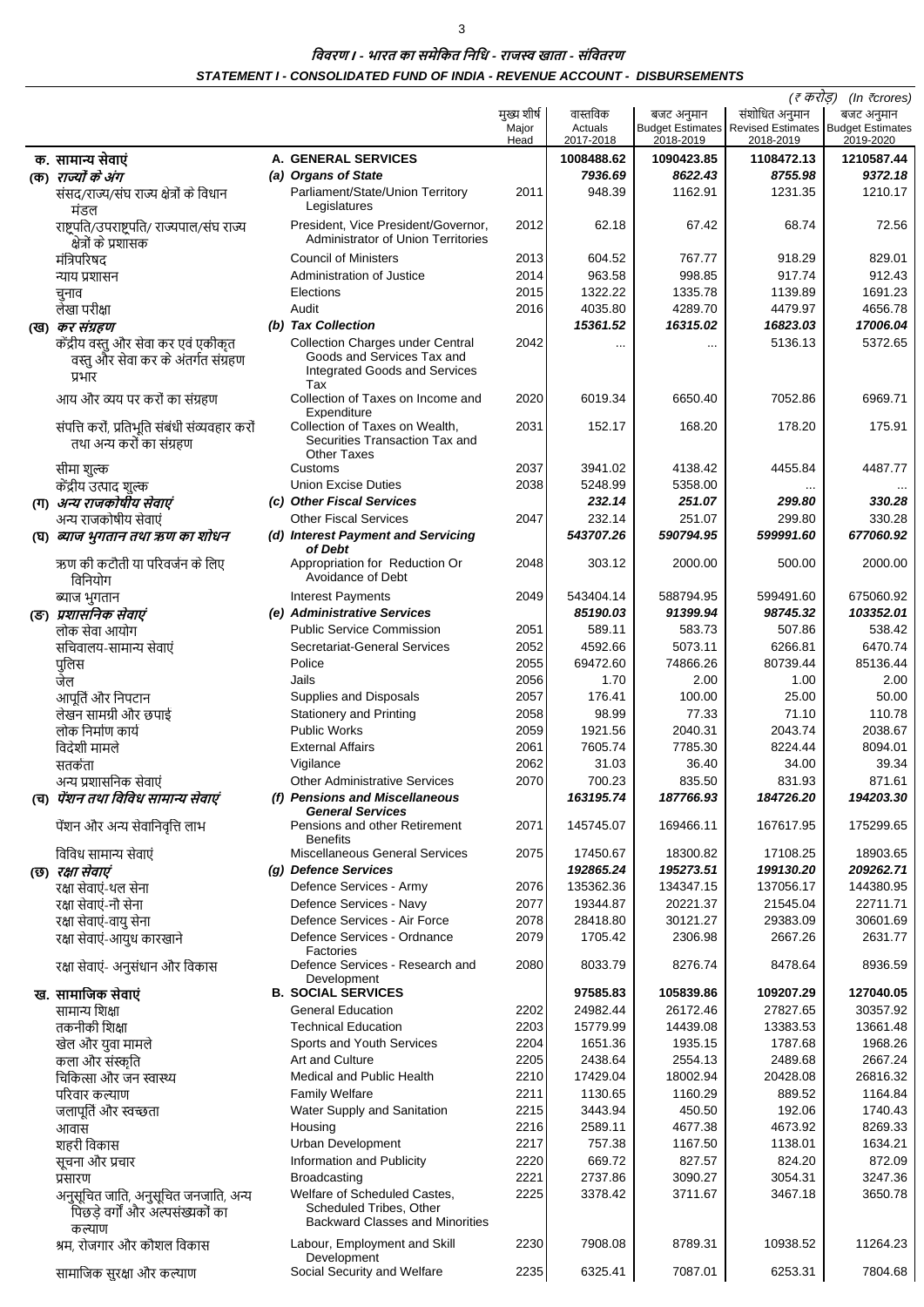$\overline{4}$ 

विवरण । - भारत का समेकित निधि - राजस्व खाता - संवितरण STATEMENT I - CONSOLIDATED FUND OF INDIA - REVENUE ACCOUNT - DISBURSEMENTS

|     |                                          |                                                            |               |                        |                       | (₹ करोड़)                                                            | (In $\bar{\tau}$ crores) |
|-----|------------------------------------------|------------------------------------------------------------|---------------|------------------------|-----------------------|----------------------------------------------------------------------|--------------------------|
|     |                                          |                                                            | मुख्य शीर्ष   | वास्तविक               | बजट अनुमान            | संशोधित अनुमान                                                       | बजट अनुमान               |
|     |                                          |                                                            | Major<br>Head | Actuals<br>2017-2018   | 2018-2019             | Budget Estimates   Revised Estimates   Budget Estimates<br>2018-2019 | 2019-2020                |
|     | पोषाहार                                  | <b>Nutrition</b>                                           | 2236          | 12.12                  | 14.00                 | 13.20                                                                | 14.18                    |
|     | प्राकृतिक आपदा राहत                      | Relief on account of Natural                               | 2245          | 5580.44                | 10954.66              | 10969.44                                                             | 11066.78                 |
|     |                                          | Calamities                                                 |               |                        |                       |                                                                      |                          |
|     | अन्य सामाजिक सेवाएं                      | <b>Other Social Services</b>                               | 2250          | 114.31                 | 20.48                 | 100.42                                                               | 0.49                     |
|     | सचिवालय-सामाजिक सेवाएं                   | Secretariat-Social Services                                | 2251          | 656.92                 | 785.46                | 776.58                                                               | 839.43                   |
|     | ग. आर्थिक सेवाएं                         | <b>C. ECONOMIC SERVICES</b>                                |               | 642864.17<br>165020.02 | 777068.48             | 780681.16<br>263086.66                                               | 902774.31                |
| (ক) | कृषि तथा संबद्ध गतिविधियां<br>कृषि कार्य | (a) Agriculture and Allied Activities<br>Crop Husbandry    | 2401          | 34093.11               | 239882.00<br>39811.00 | 60013.22                                                             | 331249.64<br>111456.32   |
|     | मदा और जल संरक्षण                        | Soil and Water Conservation                                | 2402          | 23.83                  | 25.43                 | 27.42                                                                | 28.70                    |
|     | पशु पालन                                 | Animal Husbandry                                           | 2403          | 417.93                 | 593.62                | 962.16                                                               | 619.63                   |
|     | डेयरी विकास                              | Dairy Development                                          | 2404          | 1119.06                | 1323.37               | 1223.60                                                              | 1088.78                  |
|     | मत्स्य पालन                              | <b>Fisheries</b>                                           | 2405          | 99.61                  | 137.51                | 192.75                                                               | 248.94                   |
|     | वानिकी और वन्य जीवन                      | Forestry and Wild Life                                     | 2406          | 1085.23                | 567.35                | 641.30                                                               | 673.80                   |
|     | पौधरोपण                                  | <b>Plantations</b>                                         | 2407          | 646.53                 | 423.02                | 502.13                                                               | 526.40                   |
|     | खाद्य भंडारण और भाण्डागारण               | Food Storage and Warehousing                               | 2408          | 106432.99              | 174875.62             | 177766.25                                                            | 191880.86                |
|     | कृषि अनुसंधान और शिक्षा                  | Agricultural Research and                                  | 2415          | 6936.21                | 7368.46               | 7485.17                                                              | 7584.37                  |
|     |                                          | Education                                                  |               |                        |                       |                                                                      |                          |
|     | कृषि वित्तीय संस्थान                     | <b>Agricultural Financial Institutions</b><br>Co-operation | 2416<br>2425  | 13300.47<br>228.18     | 13610.68<br>117.00    | 13638.21<br>131.68                                                   | 16426.41<br>122.00       |
|     | सहकारिता<br>अन्य कृषि कार्यक्रम          | Other Agricultural Programmes                              | 2435          | 636.87                 | 1028.94               | 502.77                                                               | 593.43                   |
|     | (ख) ग्रामीण विकास                        | (b) Rural Development                                      |               | 57035.90               | 57886.35              | 63519.78                                                             | 63362.59                 |
|     | ग्रामीण विकास के लिए विशेष कार्यक्रम     | Special Programmes for Rural                               | 2501          | 729.86                 | 1377.25               | 1483.51                                                              | 2569.10                  |
|     |                                          | Development                                                |               |                        |                       |                                                                      |                          |
|     | ग्रामीण रोजगार                           | <b>Rural Employment</b>                                    | 2505          | 55166.04               | 55000.00              | 61084.09                                                             | 60000.00                 |
|     | भू सुधार                                 | Land Reforms                                               | 2506          | 93.28                  | 225.00                | 130.50                                                               | 135.00                   |
|     | अन्य ग्रामीण विकास कार्यक्रम             | <b>Other Rural Development</b>                             | 2515          | 1046.72                | 1284.10               | 821.68                                                               | 658.49                   |
|     | (ग) <i>विशेष क्षेत्र कार्यक्रम</i>       | Programmes<br>(c) Special Areas Programmes                 |               | 4016.99                | 42875.72              | 43151.47                                                             | 53084.28                 |
|     | पूर्वोत्तर क्षेत्र                       | North Eastern Areas                                        | 2552          | 512.99                 | 38925.72              | 39201.47                                                             | 49124.28                 |
|     | सांसद स्थानीय क्षेत्र विकास योजना        | MPs Local Area Development                                 | 2553          | 3504.00                | 3950.00               | 3950.00                                                              | 3960.00                  |
|     |                                          | Scheme                                                     |               |                        |                       |                                                                      |                          |
|     | (घ) <i>सिंचाई तथा बाढ़ नियंत्रण</i>      | (d) Irrigation and Flood Control                           |               | 1935.83                | 3881.18               | 2608.90                                                              | 3434.95                  |
|     | वृहत और मध्यम सिंचाई                     | Major and Medium Irrigation                                | 2701          | 1382.36                | 3353.53               | 2156.51                                                              | 2963.95                  |
|     | लघु सिंचाई                               | Minor Irrigation                                           | 2702          | 287.33                 | 330.79                | 315.08                                                               | 314.81                   |
|     | बाढ़ नियंत्रण और जल निकासी प्रणाली       | <b>Flood Control and Drainage</b>                          | 2711          | 266.14                 | 196.86                | 137.31                                                               | 156.19                   |
|     | (ङ) ऊर्जा                                | (e) Energy                                                 |               | 46711.64               | 46044.32              | 45557.51                                                             | 60552.23                 |
|     | विद्युत                                  | Power                                                      | 2801<br>2802  | 15723.23<br>24915.81   | 16054.39<br>24774.59  | 14412.55<br>25920.94                                                 | 16218.84<br>38982.05     |
|     | पेटोलियम<br>कोयला और लिग्नाइट            | Petroleum<br>Coal and Lignite                              | 2803          | 680.35                 | 653.67                | 664.38                                                               | 697.89                   |
|     | नवीन तथा नवीकरणीय ऊर्जा                  | New and Renewable Energy                                   | 2810          | 5392.25                | 4561.67               | 4559.64                                                              | 4653.45                  |
|     | (च) <i>उद्योग तथा खनिज</i>               | (f) Industry and Minerals                                  |               | 89118.61               | 72224.96              | 72508.74                                                             | 76851.87                 |
|     | ग्राम एवं लघु उद्योग                     | Village and Small Industries                               | 2851          | 7536.48                | 6928.01               | 7043.32                                                              | 7747.17                  |
|     | उद्योग                                   | Industries                                                 | 2852          | 77602.09               | 60893.63              | 60616.34                                                             | 65023.95                 |
|     | अलौह खनन और धातुकर्म उद्योग              | Non-Ferrous Mining and                                     | 2853          | 1150.22                | 1397.34               | 1186.46                                                              | 1287.80                  |
|     |                                          | Metallurgical Industries                                   |               |                        |                       |                                                                      |                          |
|     | अन्य उद्योग                              | Other Industries                                           | 2875          | 248.49                 | 300.91                | 198.29                                                               | 278.87                   |
|     | उद्योग और खनिजों पर अन्य परिव्यय         | Other Outlays on Industries and<br><b>Minerals</b>         | 2885          | 2581.33                | 2705.07               | 3464.33                                                              | 2514.08                  |
|     | (छ) परिवहन                               | (g) Transport                                              |               | 201733.04              | 230597.84             | 210523.36                                                            | 229496.41                |
|     | भारतीय रेलवे-नीति निर्माण, दिशा-निर्देश, | Indian Railways - Policy                                   | 3001          | 1429.81                | 2100.00               | 2400.00                                                              | 2400.00                  |
|     | अनुसंधान एवं अन्य विविध संगठन            | Formulation, Direction, Research                           |               |                        |                       |                                                                      |                          |
|     |                                          | and Other Miscelllaneous<br>Organisations                  |               |                        |                       |                                                                      |                          |
|     | भारतीय रेलवे-वाणिज्यिक लाइन-कार्यशील     | Indian Railways - Commercial                               | 3002          | 173827.74              | 184868.79             | 186860.00                                                            | 203415.13                |
|     | व्यय                                     | Lines - Working Expenses                                   |               |                        |                       |                                                                      |                          |
|     | भारतीय रेलवे-सामरिक लाइन-कार्यशील        | Indian Railways - Strategic Lines -                        | 3003          | 2006.48                | 1131.21               | 1940.00                                                              | 2084.87                  |
|     | व्यय                                     | <b>Working Expenses</b>                                    |               |                        |                       |                                                                      |                          |
|     | रेलवे अधिशेष से विनियोग                  | Appropriation from Railway Surplus                         | 3006          | 1665.61                | 12990.00              | 6014.00                                                              | 9035.00                  |
|     | बंदरगाह और प्रकाश स्तंभ                  | Ports and Light Houses                                     | 3051          | 765.04                 | 913.32                | 870.52                                                               | 817.98                   |
|     | नौवहन                                    | Shipping                                                   | 3052          | 127.25                 | 142.65                | 123.00                                                               | 103.30                   |
|     | नागर विमानन                              | <b>Civil Aviation</b>                                      | 3053          | 660.13                 | 5722.61               | 5722.91                                                              | 4440.15                  |
|     | सड़क और पुल                              | Roads and Bridges                                          | 3054          | 18764.57               | 19908.45              | 3429.26                                                              | 4002.60                  |
|     | सड़क परिवहन                              | Road Transport                                             | 3055          | 142.08                 | 300.00                | 250.00                                                               | 265.00                   |
|     | अंतर्देशीय जल परिवहन                     | <b>Inland Water Transport</b>                              | 3056          | 452.95                 | 368.00                | 766.13                                                               | 670.36                   |
|     | अन्य परिवहन सेवाएं                       | <b>Other Transport Services</b>                            | 3075          | 1891.38                | 2152.81               | 2147.54                                                              | 2262.02                  |
|     | (ज) <i>संचार</i><br>डाक सेवाएं           | (h) Communications<br><b>Postal Services</b>               | 3201          | 33366.49<br>24874.04   | 37349.37<br>27520.07  | 34966.49<br>28230.46                                                 | 38265.87<br>29525.76     |
|     | अन्य संचार सेवाएं                        | <b>Other Communication Services</b>                        | 3275          | 8492.45                | 9829.30               | 6736.03                                                              | 8740.11                  |
| (झ) | विज्ञान प्रौद्योगिकी तथा पर्यावरण        | (i) Science Technology and                                 |               | 24572.78               | 27910.96              | 27136.36                                                             | 28370.25                 |
|     |                                          | <b>Environment</b>                                         |               |                        |                       |                                                                      |                          |
|     | परमाणु ऊर्जा अनुसंधान                    | Atomic Energy Research                                     | 3401          | 5786.35                | 5712.16               | 5703.81                                                              | 6064.14                  |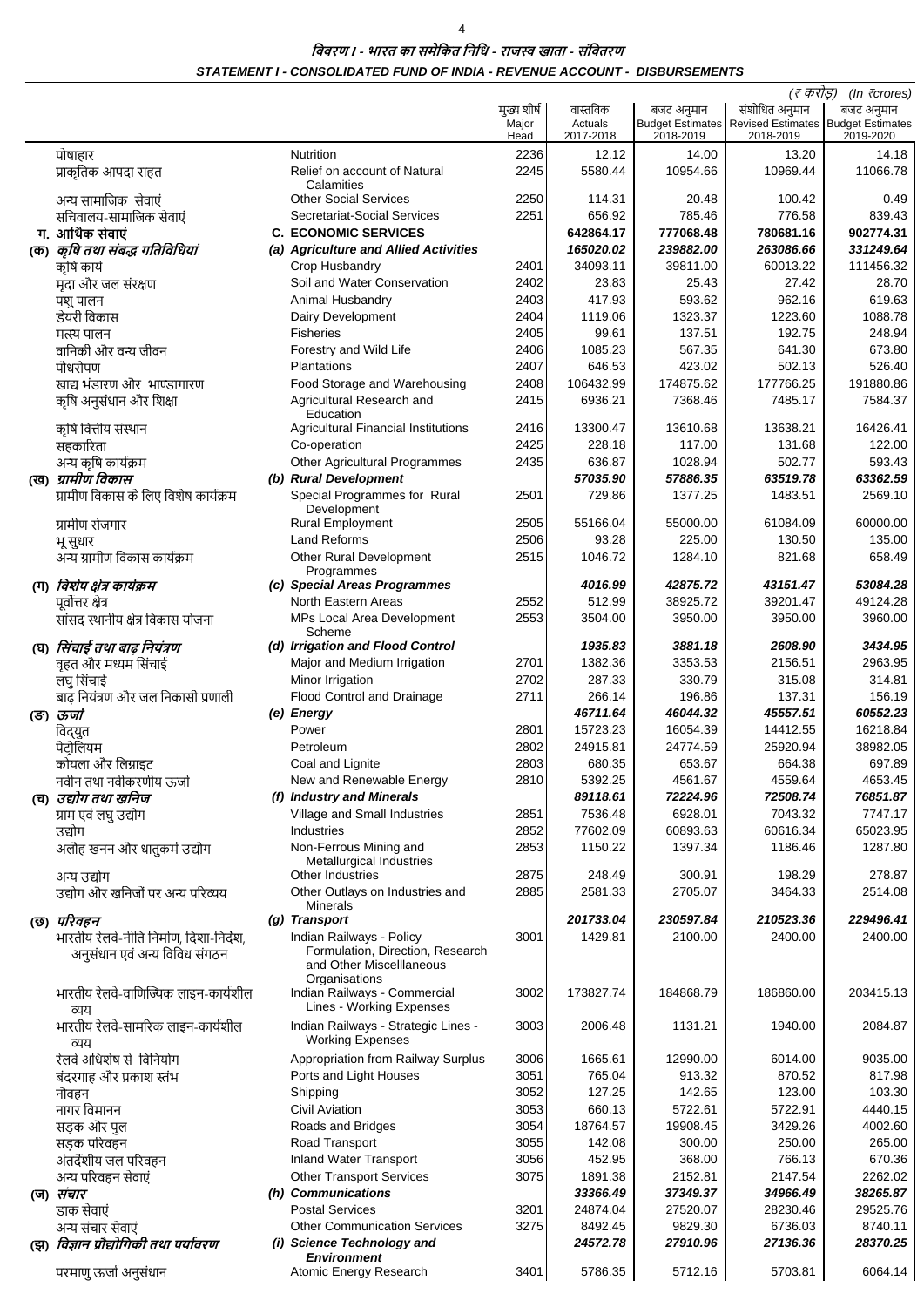विवरण । - भारत का समेकित निधि - राजस्व खाता - संवितरण STATEMENT I - CONSOLIDATED FUND OF INDIA - REVENUE ACCOUNT - DISBURSEMENTS

|     |                                                   |                                                                  |             |            |            | (₹ करांड)                                               | (In $\bar{\tau}$ crores) |
|-----|---------------------------------------------------|------------------------------------------------------------------|-------------|------------|------------|---------------------------------------------------------|--------------------------|
|     |                                                   |                                                                  | मुख्य शीर्ष | वास्तविक   | बजट अनुमान | संशोधित अनुमान                                          | बजट अनुमान               |
|     |                                                   |                                                                  | Major       | Actuals    |            | Budget Estimates   Revised Estimates   Budget Estimates |                          |
|     |                                                   |                                                                  | Head        | 2017-2018  | 2018-2019  | 2018-2019                                               | 2019-2020                |
|     | अंतरिक्ष अनुसंधान                                 | Space Research                                                   | 3402        | 5294.60    | 5466.18    | 5619.27                                                 | 5839.72                  |
|     | समुद्र विज्ञान अनुसंधान                           | Oceanographic Research                                           | 3403        | 531.01     | 716.00     | 713.18                                                  | 726.00                   |
|     | अन्य वैज्ञानिक अनुसंधान                           | Other Scientific Research                                        | 3425        | 11408.44   | 12085.28   | 11886.29                                                | 12536.19                 |
|     | पारिस्थितीकी और पर्यावरण                          | <b>Ecology and Environment</b>                                   | 3435        | 1552.38    | 3931.34    | 3213.81                                                 | 3204.20                  |
| (অ) | सामान्य आर्थिक सेवाएं                             | (i) General Economic Services                                    |             | 19352.87   | 18415.78   | 17621.89                                                | 18106.22                 |
|     | सचिवालय- आर्थिक सेवाएं                            | Secretariat-Economic Services                                    | 3451        | 3383.30    | 3720.93    | 4061.66                                                 | 3902.91                  |
|     | पर्यटन                                            | Tourism                                                          | 3452        | 1758.97    | 1938.06    | 1905.83                                                 | 1972.13                  |
|     | विदेशी व्यापार और निर्यात संवर्द्धन               | Foreign Trade and Export<br>Promotion                            | 3453        | 4449.77    | 3965.68    | 4890.30                                                 | 4857.92                  |
|     | जनगणना सर्वेक्षण और सांख्यिकी                     | <b>Census Surveys and Statistics</b>                             | 3454        | 1399.23    | 1326.31    | 1520.91                                                 | 1632.64                  |
|     | मौसम विज्ञान                                      | Meteorology                                                      | 3455        | 873.18     | 865.17     | 841.52                                                  | 914.26                   |
|     | नागरिक आपर्ति                                     | <b>Civil Supplies</b>                                            | 3456        | 3608.03    | 1471.61    | 1467.70                                                 | 1908.00                  |
|     | सामान्य वित्तीय और व्यापारिक संस्थान              | General Financial and Trading<br>Institutions                    | 3465        | 1736.93    | 3170.00    | 515.01                                                  | 518.02                   |
|     | अंतर्राष्ट्रीय वित्तीय संस्थाएं                   | International Financial Institutions                             | 3466        | 660.04     | 535.59     | 527.20                                                  | 484.42                   |
|     | अन्य सामान्य आर्थिक सेवाएं                        | Other General Economic Services                                  | 3475        | 1483.42    | 1422.43    | 1891.76                                                 | 1915.92                  |
|     | घ. सहायता अनुदान तथा अंशदान                       | <b>D. GRANTS-IN-AID AND</b><br><b>CONTRIBUTIONS</b>              |             | 381525.55  | 426548.09  | 395983.67                                               | 481569.53                |
|     | अन्य देशों के साथ तकनीकी और आर्थिक<br>सहयोग       | Technical and Economic Co-<br>operation with Other Countries     | 3605        | 5023.70    | 5957.37    | 6771.81                                                 | 6894.04                  |
|     | सहायता सामग्री और उपस्कर                          | Aid Materials and Equipment                                      | 3606        |            |            |                                                         |                          |
|     | राज्य सरकारों को सहायता अनुदान                    | Grants-in-aid to State Governments                               | 3601        | 372742.03  | 414090.77  | 381031.25                                               | 465162.64                |
|     | संघ राज्य क्षेत्र की सरकारों को सहायता<br>अनुदान  | Grants-in-aid to Union Territory<br>Governments                  | 3602        | 3759.82    | 6499.95    | 8180.61                                                 | 9512.85                  |
|     | विधान मंडल रहित संघ राज्य क्षेत्रों का<br>संवितरण | <b>Disbursements of Union Territories</b><br>without Legislature |             | 9620.36    | 10014.84   | 10169.03                                                | 10696.51                 |
|     | जॊड - राजस्व संवितरण                              | <b>TOTAL- REVENUE</b><br><b>DISBURSEMENTS</b>                    |             | 2140084.53 | 2409895.12 | 2404513.28                                              | 2732667.84               |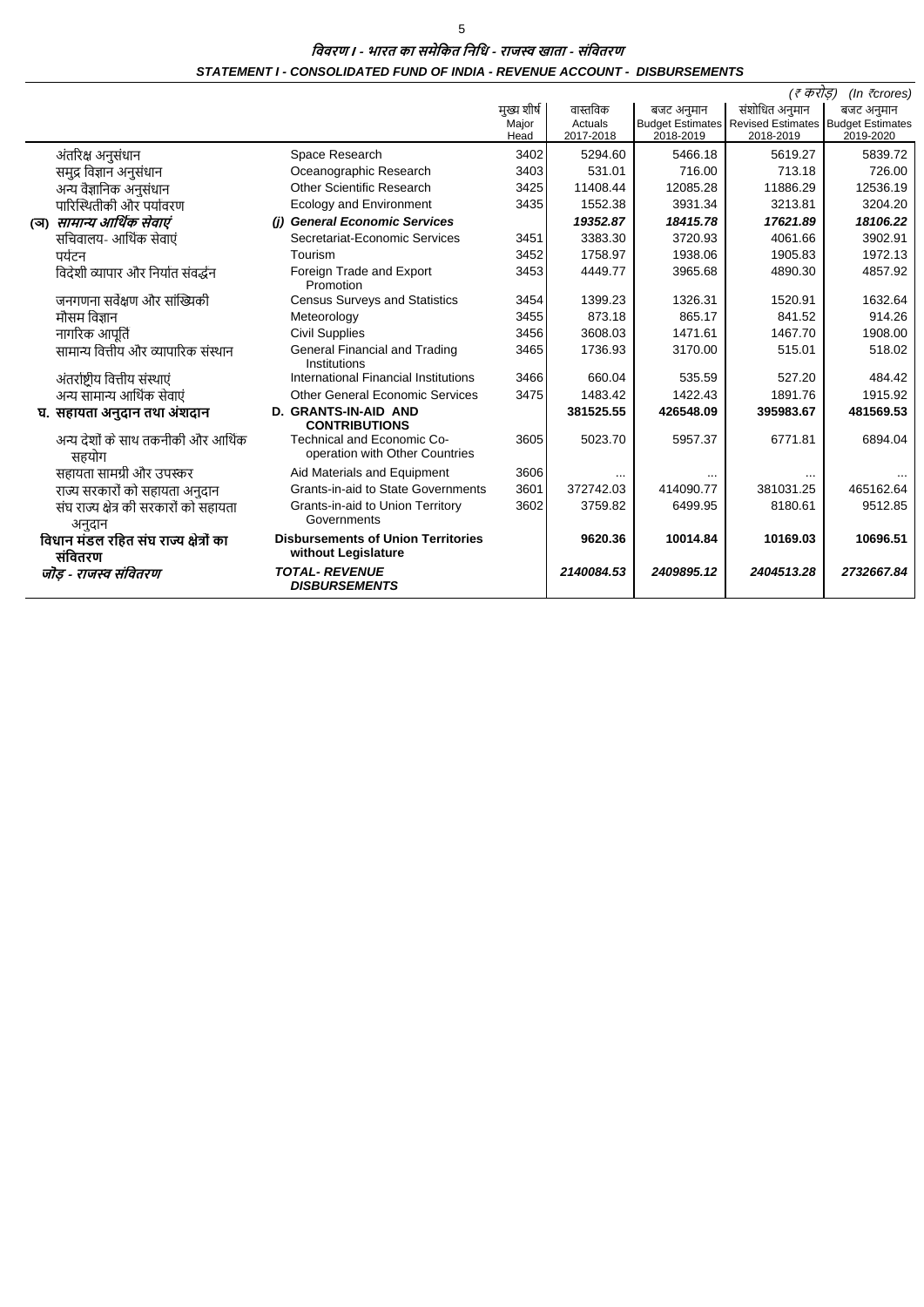विवरण । - भारत का समेकित निधि - पूंजी खाता - प्राप्तियां STATEMENT I - CONSOLIDATED FUND OF INDIA - CAPITAL ACCOUNT - RECEIPTS

|                                                    |                                                            |               | (₹ करोड़)<br>(In $\bar{\tau}$ crores) |                                      |                                       |                                      |
|----------------------------------------------------|------------------------------------------------------------|---------------|---------------------------------------|--------------------------------------|---------------------------------------|--------------------------------------|
|                                                    |                                                            | मख्य शीर्ष    | वास्तविक                              | बजट अनुमान                           | संशोधित अनुमान                        | बजट अनुमान                           |
|                                                    |                                                            | Major<br>Head | Actuals<br>2017-2018                  | <b>Budget Estimates</b><br>2018-2019 | <b>Revised Estimates</b><br>2018-2019 | <b>Budget Estimates</b><br>2019-2020 |
| क. लोक ऋण                                          | <b>A. PUBLIC DEBT</b>                                      |               |                                       |                                      |                                       |                                      |
| केन्द्र सरकार का आन्तरिक ऋण                        | <b>Internal Debt of Central Government</b>                 | 6001          |                                       |                                      |                                       |                                      |
| बाजार स्थिरीकरण योजना                              | <b>Market Stabilisation Scheme</b>                         |               | 100000.00                             |                                      |                                       |                                      |
|                                                    | Securities against Small Savings                           |               | 108661.00                             | 88533.00                             | 138533.00                             | 152268.32                            |
| लघु बचतों से संबंधित प्रतिभूतियां                  | <b>Market Loans</b>                                        |               | 588000.00                             | 605539.36                            | 571000.00                             | 710000.00                            |
| बाजार ऋण<br>प्रतिभूतियों का अंतरण                  | <b>Switching of Securities</b>                             |               | 59158.98                              | 28059.00                             | 28059.00                              | 50000.00                             |
| 14 दिवसीय राजकोषीय हंडियां                         | 14 Days Treasury Bills                                     |               | 3790637.92                            | 4027581.00                           | 3771818.30                            | 3960409.22                           |
|                                                    |                                                            |               | 774059.95                             | 857721.45                            | 663316.47                             | 545344.72                            |
| 91 दिवसीय राजकोषीय हंडियां                         | 91 Days Treasury Bills<br>182 Days Treasury Bills          |               |                                       | 169705.32                            |                                       | 312168.86                            |
| 182 दिवसीय राजकोषीय हंडियां                        |                                                            |               | 185416.61                             |                                      | 258769.34                             |                                      |
| 364 दिवसीय राजकोषीय हुंडियां                       | 364 Days Treasury Bills                                    |               | 159685.00                             | 158993.00                            | 194396.00                             | 192344.66                            |
| नकद प्रबंधन बिल                                    | <b>Cash Management Bills</b>                               |               | 150000.00                             | 100000.00                            | 200000.00                             | 100000.00                            |
| अर्थोपाय अग्रिम                                    | Ways & Means Advances                                      |               | 480042.00                             | 500000.00                            | 900000.00                             | 500000.00                            |
| राष्ट्रीय लघु बचत निधि                             | <b>Issue of Securities</b>                                 |               | 80000.00                              | 65000.00                             | 106000.00                             | 0.01                                 |
| अन्य                                               | <b>Others</b>                                              |               | 29823.37                              | 25688.79                             | 36013.01                              | 32857.73                             |
| जोड़-केन्द्र सरकार का आन्तरिक ऋण                   | <b>Total-Internal Debt of Central</b><br><b>Government</b> |               | 6505484.83                            | 6626820.92                           | 6872405.12                            | 6555943.52                           |
| विदेशी ऋण                                          | <b>External Debt</b>                                       | 6002          | 48516.74                              | 40882.39                             | 40209.00                              | 44673.00                             |
| जोड - लोक ऋण                                       | <b>TOTAL - PUBLIC DEBT</b>                                 |               | 6554001.57                            | 6667703.31                           | 6912614.12                            | 6600616.52                           |
| ख. ऋणों तथा अग्रिमों की वसूली                      | <b>B. RECOVERIES OF LOANS AND</b><br><b>ADVANCES</b>       |               |                                       |                                      |                                       |                                      |
| राज्य सरकारें                                      | <b>State Governments</b>                                   |               | 13057.30                              | 9166.74                              | 8902.93                               | 9294.81                              |
| संघ राज्य क्षेत्र (विधान मंडल सहित)                | Union Territories (With Legislature)                       |               | 66.81                                 | 432.69                               | 442.69                                | 442.69                               |
| विदेशी सरकारें                                     | <b>Foreign Governments</b>                                 |               | 353.73                                | 325.29                               | 348.34                                | 145.17                               |
| अन्य ऋण तथा अर्थोपाय अग्रिम                        | Other Loans & Advances (Public                             |               | 57161.32                              | 53649.36                             | 55061.20                              | 54000.06                             |
| (सार्वजनिक क्षेत्रीय उध्यम, सांविधिक<br>निकाय आदि) | Sector Enterprises, Statutory<br>Bodies etc.)              |               |                                       |                                      |                                       |                                      |
| जोड - ऋणों तथा अग्रिमों की वसूली                   | <b>TOTAL - RECOVERIES OF LOANS</b><br><b>AND ADVANCES</b>  |               | 70639.16                              | 63574.08                             | 64755.16                              | 63882.73                             |
| ग. विविध पूंजी प्राप्तियां                         | <b>C. MISCELLANEOUS CAPITAL</b><br><b>RECEIPTS</b>         |               | 100048.45                             | 80000.00                             | 80252.18                              | 90000.00                             |
| जोड़-पूंजी लेखा प्राप्तियां                        | <b>TOTAL CAPITAL ACCOUNT</b><br><b>RECEIPTS</b>            |               | 6724689.18                            | 6811277.39                           | 7057621.46                            | 6754499.25                           |
| राजस्व प्राप्तियां                                 | <b>REVENUE RECEIPTS</b>                                    |               | 1691141.46                            | 1993349.32                           | 1992844.66                            | 2261969.58                           |
| पष्ठ 2 से अग्रानयन                                 | (brought forward from page 2)                              |               |                                       |                                      |                                       |                                      |
| जोड-भारत का समेकित/ निधि-संवितरण                   | TOTAL-CONSOLIDATED FUND OF<br><b>INDIA RECEIPTS</b>        |               | 8415830.64                            | 8804626.71                           | 9050466.12                            | 9016468.83                           |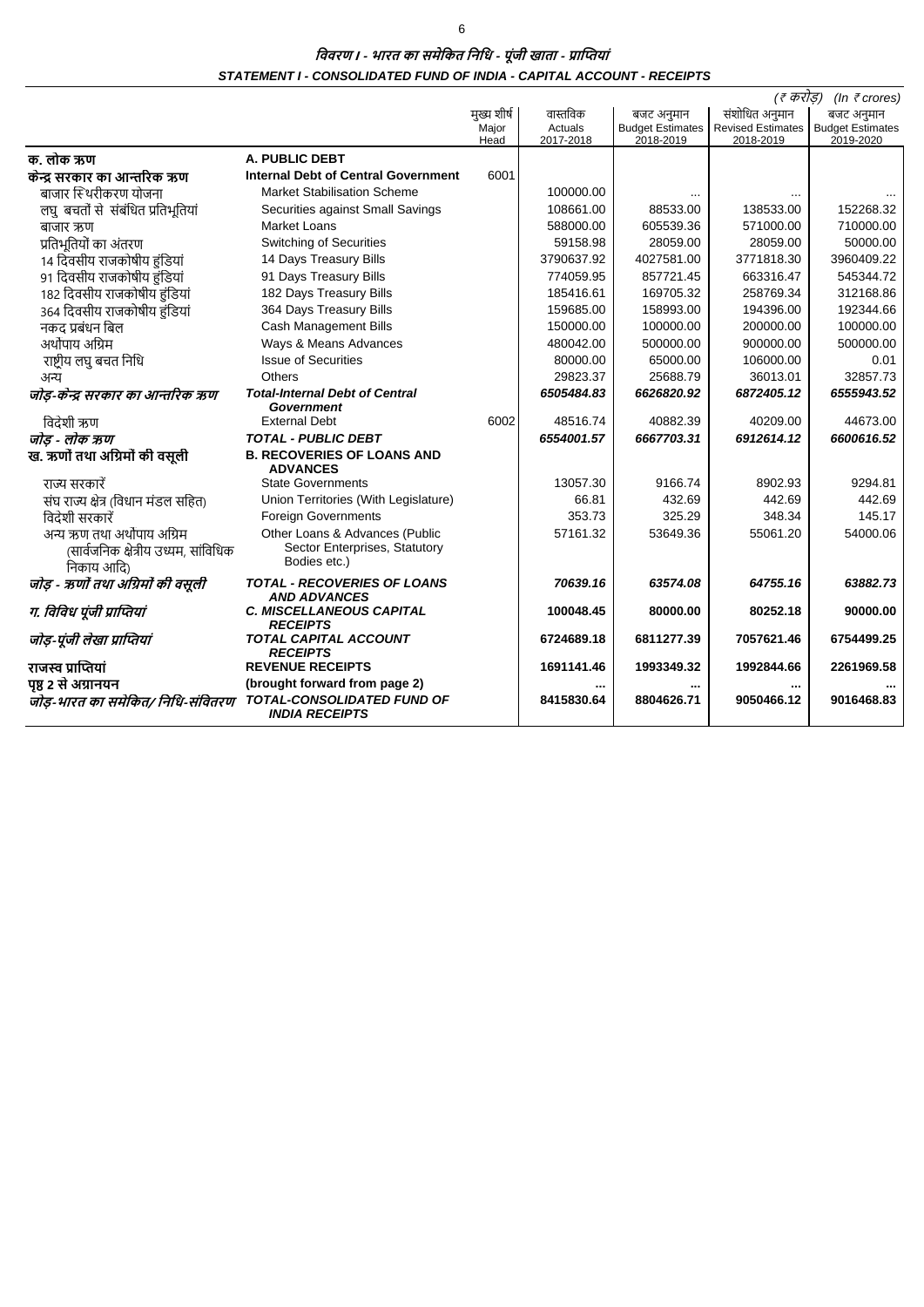$\overline{7}$ 

विवरण । - भारत का समेकित निधि - पूंजी खाता - संवितरण STATEMENT I - CONSOLIDATED FUND OF INDIA - CAPITAL ACCOUNT - DISBURSEMENTS

|                                                                                    |                                                                                                      |                              |                                  |                         | (₹ करोड़)                                                                                 | (In $\bar{\tau}$ crores) |
|------------------------------------------------------------------------------------|------------------------------------------------------------------------------------------------------|------------------------------|----------------------------------|-------------------------|-------------------------------------------------------------------------------------------|--------------------------|
|                                                                                    |                                                                                                      | मुख्य शीर्ष<br>Major<br>Head | वास्तविक<br>Actuals<br>2017-2018 | बजट अनुमान<br>2018-2019 | संशोधित अनुमान<br><b>Budget Estimates Revised Estimates Budget Estimates</b><br>2018-2019 | बजट अनुमान<br>2019-2020  |
| क. सामान्य सेवाओं का पूंजी लेखा                                                    | A. CAPITAL ACCOUNT OF<br><b>GENERAL SERVICES</b>                                                     |                              | 106352.76                        | 110839.47               | 111619.91                                                                                 | 118167.44                |
| मुद्रा, सिक्का निर्माण और टकसाल                                                    | Currency, Coinage and Mint                                                                           | 4046                         | $\ddotsc$                        |                         |                                                                                           |                          |
| अन्य राजकोषीय सेवाएं                                                               | <b>Other Fiscal Services</b>                                                                         | 4047                         | 2232.30                          | 2805.00                 | 2351.55                                                                                   | 2605.01                  |
| पुलिस                                                                              | Police                                                                                               | 4055                         | 10583.60                         | 10402.37                | 9176.14                                                                                   | 10229.68                 |
| लेखन सामग्री और छपाई                                                               | <b>Stationery and Printing</b>                                                                       | 4058                         | 0.33                             | 10.50                   | 0.50                                                                                      | 46.16                    |
| लोक निर्माण कार्य                                                                  | <b>Public Works</b>                                                                                  | 4059                         | 1586.80                          | 1748.47                 | 1404.42                                                                                   | 1697.89                  |
| अन्य प्रशासनिक सेवाएं                                                              | <b>Other Administrative Services</b><br><b>Miscellaneous General Services</b>                        | 4070<br>4075                 | 1519.22<br>$-14.73$              | 1860.58<br>2.00         | 4694.27<br>0.90                                                                           | 193.42<br>0.97           |
| विविध सामान्य सेवाएं<br>रक्षा सेवाएं                                               | <b>Defence Services</b>                                                                              | 4076                         | 90445.24                         | 94010.55                | 93992.13                                                                                  | 103394.31                |
| ख. सामाजिक सेवाओं का पूंजी लेखा                                                    | <b>B. CAPITAL ACCOUNT OF SOCIAL</b><br><b>SERVICES</b>                                               |                              | 8749.60                          | 10963.90                | 10412.35                                                                                  | 9602.02                  |
| शिक्षा, खेल, कला और संस्कृति                                                       | Education, Sports, Art and Culture                                                                   | 4202                         | 316.30                           | 2833.79                 | 2864.59                                                                                   | 2298.05                  |
| चिकित्सा और जन स्वास्थ्य                                                           | <b>Medical and Public Health</b>                                                                     | 4210                         | 3075.88                          | 2665.18                 | 2398.03                                                                                   | 1676.11                  |
| परिवार कल्याण                                                                      | <b>Family Welfare</b>                                                                                | 4211                         | 3.19                             | 17.17                   | 12.00                                                                                     | 10.25                    |
| आवास                                                                               | Housing                                                                                              | 4216                         | 1264.78                          | 1245.18                 | 1224.74                                                                                   | 1046.70                  |
| शहरी विकास                                                                         | Urban Development                                                                                    | 4217                         | 3248.77                          | 3000.00                 | 3000.00                                                                                   | 3815.00                  |
| सूचना और प्रचार                                                                    | Information and Publicity                                                                            | 4220                         | 11.24                            | 23.40                   | 11.61                                                                                     | 13.54                    |
| अनुसूचित जाति, अनुसूचित जनजाति,<br>अन्य पिछड़े वर्गों और अल्पसंख्यकों<br>का कल्याण | Welfare of Scheduled Castes,<br>Scheduled Tribes, Other<br>Backward Classes and<br><b>Minorities</b> | 4225                         | 498.28                           | 622.58                  | 492.53                                                                                    | 409.12                   |
| सामाजिक सुरक्षा और कल्याण                                                          | Social Security and Welfare                                                                          | 4235                         | 46.05                            | 34.64                   | 64.64                                                                                     | 37.74                    |
| अन्य सामाजिक सेवाएं<br>ग. आर्थिक सेवाओं का पूंजी लेखा                              | other Social Services<br><b>C. CAPITAL ACCOUNT OF</b><br><b>ECONOMIC SERVICES</b>                    | 4250                         | 285.11<br>207697.78              | 521.96<br>220048.37     | 344.21<br>283525.48                                                                       | 295.51<br>179799.87      |
| (क) कृषि तथा संबद्ध गतिविधियों का पूंजी (a) Capital Account of Agriculture<br>लेखा | and allied activities                                                                                |                              | 3938.97                          | 3704.15                 | 3179.03                                                                                   | 2855.37                  |
| फसल कार्य                                                                          | Crop Husbandry                                                                                       | 4401                         | 16.69                            | 108.71                  | 30.03                                                                                     | 29.71                    |
| पशुपालन                                                                            | Animal Husbandry                                                                                     | 4403                         | 5.37                             | 15.02                   | 11.06                                                                                     | 21.13                    |
| डेरी विकास                                                                         | Dairy Development                                                                                    | 4404                         | $\cdots$                         | 13.00                   |                                                                                           | 8.72                     |
| मत्स्य पालन                                                                        | <b>Fisheries</b>                                                                                     | 4405                         | 2.63                             | 15.87                   | 4.70                                                                                      | 14.17                    |
| वानिकी और वन्य जीवन                                                                | Forestry and Wild Life                                                                               | 4406                         | 9.05                             | 33.45                   | 18.24                                                                                     | 34.52                    |
| खाद्य भंडारण और भाण्डागारण                                                         | Food Storage and Warehousing                                                                         | 4408                         | 24.56                            | 4.10                    | 1006.00                                                                                   | 1011.12                  |
| कृषि वित्तीय संस्थानों में निवेश                                                   | <b>Investments in Agricultural</b><br><b>Financial Institutions</b>                                  | 4416                         | 3880.00                          | 3513.00                 | 2108.00                                                                                   | 1735.00                  |
| अन्य कृषि कार्यक्रम                                                                | Other Agricultural Programmes                                                                        | 4435                         | 0.67                             | 1.00                    | 1.00                                                                                      | 1.00                     |
| (ख) विशेष क्षेत्र कार्यक्रमों का पूंजी लेखा<br>पूर्वोत्तर क्षेत्र                  | (b) Capital Account of Special<br>Areas Programmes<br>North Eastern Areas                            | 4552                         | 202.36<br>202.36                 | 8979.16<br>8979.16      | 7796.48<br>7796.48                                                                        | 8951.61<br>8951.61       |
| (ग) सिंचाई तथा बाढ़ नियंत्रण का पूंजी<br>लेखा                                      | (c) Capital account of Irrigation and<br><b>Flood Control</b>                                        |                              | 276.58                           | 618.43                  | 287.25                                                                                    | 312.20                   |
| वृहत और मध्यम सिंचाई                                                               | Major and Medium Irrigation                                                                          | 4701                         | 47.70                            | 165.64                  | 57.74                                                                                     | 73.65                    |
| लघु सिंचाई                                                                         | Minor Irrigation                                                                                     | 4702                         | 200.15                           | 407.93                  | 205.55                                                                                    | 204.15                   |
| बाढ़ नियंत्रण परियोजनाएं                                                           | <b>Flood Control Projects</b>                                                                        | 4711                         | 28.73                            | 44.86                   | 23.96                                                                                     | 34.40                    |
| (घ) ऊर्जा का पूंजी लेखा                                                            | (d) Capital Account of Energy                                                                        |                              | 2448.52                          | 5260.60                 | 3873.78                                                                                   | 2758.94                  |
| विद्युत परियोजनाएं                                                                 | <b>Power Projects</b>                                                                                | 4801                         | 1316.51                          | 1511.20                 | 1582.20                                                                                   | 1046.63                  |
| पेटोलियम                                                                           | Petroleum                                                                                            | 4802                         | 1131.01                          | 3709.00                 | 2251.18                                                                                   | 1667.31                  |
| कोयला और लिग् नाइट                                                                 | Coal and Lignite                                                                                     | 4803                         |                                  |                         |                                                                                           |                          |
| नवीन तथा नवीकरणीय ऊर्जा<br>(ङ) उद्योग तथा खनिजों का पूंजी लेखा                     | New and Renewable Energy<br>(e) Capital Account of Industry and<br>Minerals                          | 4810                         | 1.00<br>4298.06                  | 40.40<br>4496.95        | 40.40<br>8448.94                                                                          | 45.00<br>6332.33         |
| ग्राम एवं लघु उद्योग                                                               | Village and Small Industries                                                                         | 4851                         | 8.98                             | 37.37                   | 37.38                                                                                     | 56.99                    |
| अलौह खनन और धातुकर्म उद्योग                                                        | Non-Ferrous Mining and<br>Metallurgical Industries                                                   | 4853                         | 84.85                            | 167.52                  | 72.52                                                                                     | 103.68                   |
| अभियांत्रिक उद्योग                                                                 | <b>Engineering Industries</b>                                                                        | 4858                         | $-49.22$                         | 0.06                    | 0.01                                                                                      | 0.05                     |
| दूरसंचार और वैद्युत उद्योग<br>उपभोक्ता उद्योग                                      | <b>Telecommunication and Electronic</b><br>Industries<br>Consumer Industries                         | 4859<br>4860                 | 400.04<br>10.00                  | 237.00<br>14.53         | 172.26<br>49.54                                                                           | 274.65<br>127.01         |
| परमाणु ऊर्जा उद्योग                                                                | <b>Atomic Energy Industries</b>                                                                      | 4861                         | 2647.27                          | 2734.82                 | 2311.58                                                                                   | 2964.14                  |
| अन्य उद्योग                                                                        | Other Industries                                                                                     | 4875                         | 496.14                           | 705.65                  | 705.65                                                                                    | 605.81                   |
| उद्योगों और खनिज                                                                   | Other Industries and Minerals                                                                        | 4885                         | 700.00                           | 600.00                  | 5100.00                                                                                   | 2200.00                  |
| (च) परिवहन पूंजी लेखा                                                              | (f) Capital Account of Transport                                                                     |                              | 99016.57                         | 109962.95               | 121542.41                                                                                 | 133008.98                |
| भारतीय रेलवे वाणिज्य और सामरिक<br>लाइनें (5002 और 5003)                            | Indian Railways - Commercial<br>Lines                                                                | 5002                         | 43285.27                         | 52726.99                | 52600.32                                                                                  | 64513.64                 |
| भारतीय रेलवे सीमावर्ती लाइन                                                        | Indian Railways - Strategic Lines                                                                    | 5003                         | 132.28                           | 333.01                  | 459.68                                                                                    | 73.36                    |
| बंदरगाह और प्रकाश गृह                                                              | Ports and Light Houses                                                                               | 5051                         | 171.77                           | 325.00                  | 178.73                                                                                    | 254.87                   |
| पोत परिवहन                                                                         | Shipping                                                                                             | 5052                         | 2.88                             | 37.00                   | 8.01                                                                                      | 13.70                    |
| नागर विमानन                                                                        | Civil Aviation                                                                                       | 5053                         | 1836.84                          | 721.00                  | 3999.80                                                                                   | 25.01                    |
| सड़क और पुल                                                                        | Roads and Bridges                                                                                    | 5054                         | 53524.63                         | 55721.75                | 64237.69                                                                                  | 68028.90                 |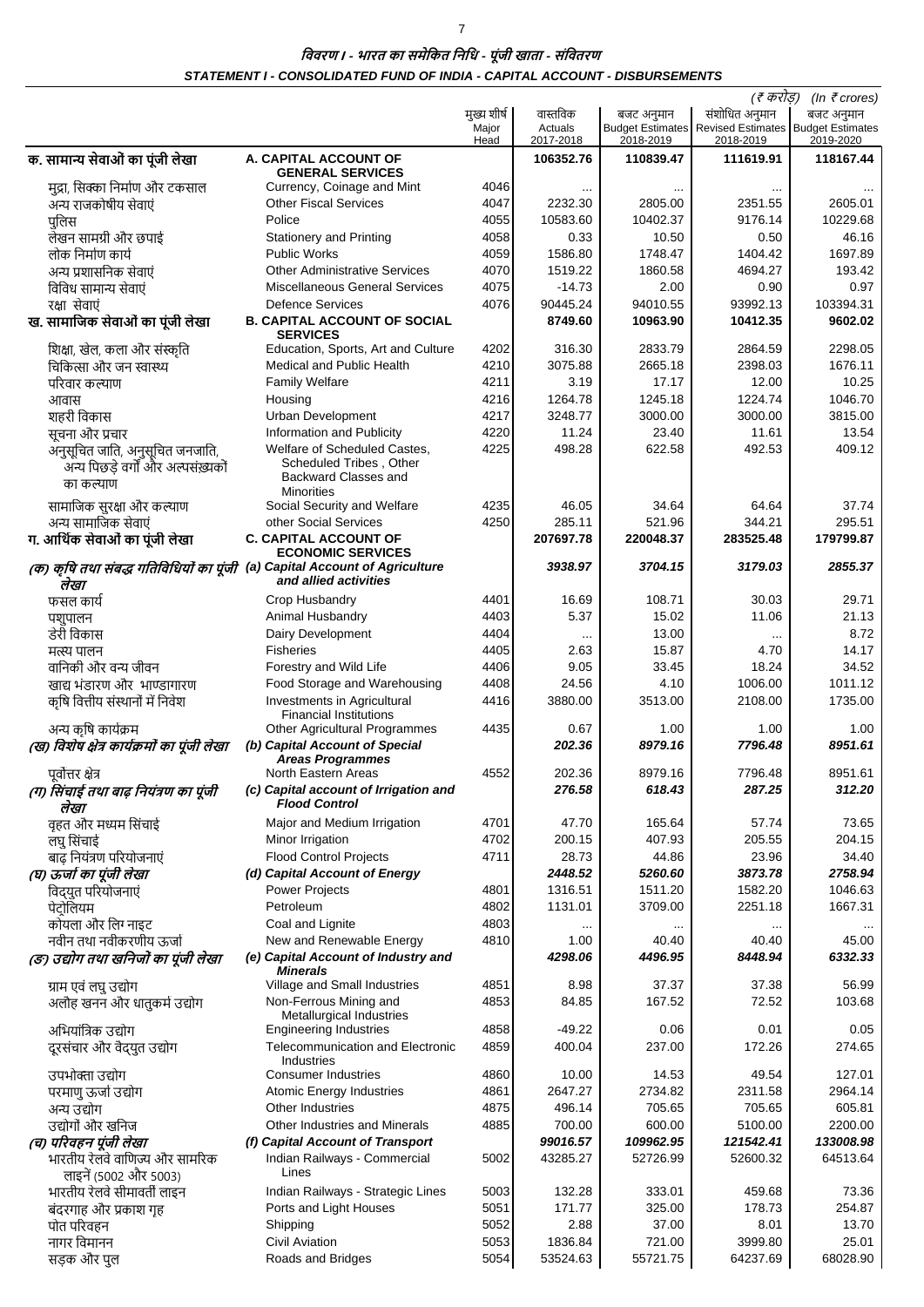$\bf 8$ 

विवरण । - भारत का समेकित निधि - पूंजी खाता - संवितरण STATEMENT I - CONSOLIDATED FUND OF INDIA - CAPITAL ACCOUNT - DISBURSEMENTS

| (₹ करोड़)<br>(In $\bar{\tau}$ crores)                                |                                                                                                |                              |                                  |                         |                                                                                           |                         |  |
|----------------------------------------------------------------------|------------------------------------------------------------------------------------------------|------------------------------|----------------------------------|-------------------------|-------------------------------------------------------------------------------------------|-------------------------|--|
|                                                                      |                                                                                                | मुख्य शीर्ष<br>Major<br>Head | वास्तविक<br>Actuals<br>2017-2018 | बजट अनुमान<br>2018-2019 | संशोधित अनुमान<br><b>Budget Estimates Revised Estimates Budget Estimates</b><br>2018-2019 | बजट अनुमान<br>2019-2020 |  |
| सड़क परिवहन                                                          | Road Transport                                                                                 | 5055                         | 2.28                             | 15.00                   | 8.00                                                                                      | 15.00                   |  |
| अन्य परिवहन सेवाएं                                                   | <b>Other Transport Services</b>                                                                | 5075                         | 60.62                            | 83.20                   | 50.18                                                                                     | 84.50                   |  |
| (छ) संचार पूंजी लेखा                                                 | (g) Capital Account of<br><b>Communications</b>                                                |                              | 4507.27                          | 4903.97                 | 3563.96                                                                                   | 4964.25                 |  |
| डाक सेवाएं                                                           | <b>Postal Services</b>                                                                         | 5201                         | 638.26                           | 546.22                  | 470.44                                                                                    | 554.53                  |  |
| अन्य संचार सेवाएं                                                    | <b>Other Communication Services</b>                                                            | 5275                         | 3869.01                          | 4357.75                 | 3093.52                                                                                   | 4409.72                 |  |
| (ज) विज्ञान प्रौद्योगिकी तथा पर्यावरण का                             | (h) Capital Account of Science                                                                 |                              | 5373.08                          | 7045.99                 | 7212.87                                                                                   | 7755.04                 |  |
| पूंजी लेखा                                                           | <b>Technology and Environment</b>                                                              |                              |                                  |                         |                                                                                           |                         |  |
| परमाणु ऊर्जा अनुसंधान<br>अंतरिक्ष अनुसंधान                           | Atomic Energy Research<br>Space Research                                                       | 5401<br>5402                 | 1518.35<br>3796.05               | 1603.01<br>5287.24      | 1552.66<br>5535.73                                                                        | 1939.00<br>5663.54      |  |
| समुद्र विज्ञान अनुसंधान                                              | Oceanographic Research                                                                         | 5403                         | 9.96                             | 15.00                   | 15.00                                                                                     | 18.00                   |  |
| अन्य वैज्ञानिक और पर्यावरण अनुसंधान                                  | Other Scientific and                                                                           | 5425                         | 48.72                            | 140.74                  | 109.48                                                                                    | 134.50                  |  |
|                                                                      | <b>Environmental Research</b>                                                                  |                              |                                  |                         |                                                                                           |                         |  |
| (झ) सामान्य आर्थिक सेवाओं का पूंजी<br>लेखा                           | (i) Capital Account of General<br><b>Economic Services</b>                                     |                              | 87636.37                         | 75076.17                | 127620.76                                                                                 | 12861.15                |  |
| विदेशी व्यापार और निर्यात संवर्धन                                    | Foreign Trade and Export                                                                       | 5453                         | 62.50                            | $\ddotsc$               |                                                                                           |                         |  |
|                                                                      | Promotion                                                                                      |                              |                                  |                         |                                                                                           |                         |  |
| मौसम विज्ञान                                                         | Meteorology                                                                                    | 5455<br>5465                 | 45.43<br>90175.35                | 85.00<br>67250.02       | 85.00<br>110470.00                                                                        | 100.00<br>2832.04       |  |
| सामान्य वित्तीय और व्यापारिक संस्थानों<br>में निवेश                  | Investments in General Financial<br>and Trading Institutions                                   |                              |                                  |                         |                                                                                           |                         |  |
| अंतर्राष्ट्रीय वित्तीय संस्थानों में निवेश                           | Investments in International                                                                   | 5466                         | $-2905.12$                       | 4367.53                 | 14276.99                                                                                  | 5599.19                 |  |
|                                                                      | <b>Financial Institutions</b>                                                                  |                              |                                  |                         |                                                                                           |                         |  |
| अन्य सामान्य आर्थिक सेवाएं<br>विधान मंडल रहित संघ राज्य क्षेत्रों का | <b>Other General Economic Services</b><br><b>Disbursements of Union Territories</b>            | 5475                         | 258.21<br>2315.85                | 3373.62<br>1840.12      | 2788.77<br>1569.77                                                                        | 4329.92<br>1688.33      |  |
| संवितरण                                                              | without Legislature                                                                            |                              |                                  |                         |                                                                                           |                         |  |
| जोड़ - राजस्व खाते के बाहर का पूँजी<br>व्यय                          | TOTAL - CAPITAL EXPENDITURE<br><b>OUTSIDE THE REVENUE</b>                                      |                              | 325115.99                        | 343691.86               | 407127.51                                                                                 | 309257.66               |  |
| क. लोक ऋण                                                            | <b>ACCOUNT</b><br><b>PUBLIC DEBT</b>                                                           |                              |                                  |                         |                                                                                           |                         |  |
| केन्द्र सरकार का आन्तरिक ऋण                                          | <b>Internal Debt of Central</b>                                                                | 6001                         |                                  |                         |                                                                                           |                         |  |
|                                                                      | Government                                                                                     |                              |                                  |                         |                                                                                           |                         |  |
| बाजार ऋण                                                             | Market Loans                                                                                   |                              | 137271.69                        | 143477.87               | 148263.08<br>1922.04                                                                      | 236877.99<br>1837.55    |  |
| छतिपूर्तियां और अन्य बांड्स<br>एनएसएसएफ को जारी की गई                | <b>Compensation and Other Bonds</b><br>Redemption of Securities issued                         |                              | 624.85<br>6033.05                | 865.97<br>13533.00      | 13533.00                                                                                  | 22268.32                |  |
| प्रतिभूतियों का मोचन                                                 | to NSSF                                                                                        |                              |                                  |                         |                                                                                           |                         |  |
| बाजार स्थिरीकरण हुंडियां/बांड                                        | <b>Market Stabilisation Bills/Bonds</b>                                                        |                              | 100000.00                        |                         |                                                                                           |                         |  |
| बाईबैक/स्वीचिंग                                                      | Buyback / Switching                                                                            |                              | 99630.07                         | 100000.00               | 28059.00                                                                                  | 100000.00               |  |
| 14 दिवसीय राजकोषीय हुंडियां                                          | 14 days Treasury Bills<br>91 days Treasury Bills                                               |                              | 3796169.17<br>742174.08          | 4027581.00<br>857721.45 | 3771818.30<br>706707.70                                                                   | 3960409.22<br>524343.22 |  |
| 91 दिवसीय राजकोषीय हुंडियां<br>182दिवसीय राजकोषीय हुंडियां           | 182 days Treasury Bills                                                                        |                              | 183981.05                        | 161705.32               | 225089.11                                                                                 | 310119.02               |  |
| 364 दिवसीय राजकोषीय हुंडियां                                         | 364 days Treasury Bills                                                                        |                              | 142525.74                        | 149993.00               | 159685.00                                                                                 | 190396.00               |  |
| नगद प्रबंधन हुंडियां                                                 | Cash Management Bills                                                                          |                              | 150000.00                        | 100000.00               | 200000.00                                                                                 | 100000.00               |  |
| अर्थोपाय अग्रिम                                                      | Ways and Means Advances                                                                        |                              | 480042.00                        | 500000.00               | 900000.00                                                                                 | 500000.00               |  |
| अंतर्राष्ट्रीय वित्तीय संस्थाओं को जारी                              | Securities issued to International<br><b>Financial Institutions</b>                            |                              | 7467.66                          | 640.76                  | 5150.26                                                                                   | 1572.77                 |  |
| प्रतिभूतियां<br>जॊड़-केन्द्र सरकार का आन्तरिक ऋण                     | <b>Total-Internal Debt of Central</b>                                                          |                              | 5845919.36                       | 6055518.37              | 6160227.49                                                                                | 5947824.09              |  |
|                                                                      | Government                                                                                     |                              |                                  |                         |                                                                                           |                         |  |
| विदेशी ऋण                                                            | <b>External Debt</b>                                                                           | 6002                         | 26685.27                         | 29455.00                | 31340.00                                                                                  | 35363.00                |  |
| जॊड़ - क. लोक ऋण                                                     | <b>TOTAL - PUBLIC DEBT</b>                                                                     |                              | 5872604.63                       | 6084973.37              | 6191567.49                                                                                | 5983187.09              |  |
| ऋण तथा अग्रिम                                                        | <b>LOANS AND ADVANCES</b>                                                                      |                              |                                  |                         | 12523.60                                                                                  |                         |  |
| क. सामाजिक सेवाओं हेतु ऋण<br>शहरी विकास के लिए ऋण                    | <b>A. LOANS FOR SOCIAL SERVICES</b><br>Loans for Urban Development                             | 6217                         | 10561.23<br>10561.23             | 11923.60<br>11923.60    | 12523.60                                                                                  | 14598.93<br>14598.93    |  |
| ख. आर्थिक सेवाओं हेतु ऋण                                             | <b>B. LOANS FOR ECONOMIC</b>                                                                   |                              | 52990.50                         | 54065.74                | 57353.88                                                                                  | 55703.23                |  |
|                                                                      | <b>SERVICES</b><br>(क) कृषि तथा संबद्ध गतिविधियों हेतु ऋण (a) Loans for Agriculture and allied |                              | 50000.00                         | 50000.00                | 50000.00                                                                                  | 50052.03                |  |
| खाद्य भंडारण और भान्डागारण के लिए                                    | activities<br>Loans for Food, Storage and<br>Warehousing                                       | 6408                         | 50000.00                         | 50000.00                | 50000.00                                                                                  | 50000.00                |  |
| ऋण<br>कृषि वित्तीय संस्थानों के लिए ऋण                               | Loans to Agricultural Financial<br>Institutions                                                | 6416                         | $\ddotsc$                        | $\ddotsc$               |                                                                                           | 52.03                   |  |
| (ग) विशेष क्षेत्र कार्यक्रमों हेतु ऋण                                | (b) Loans for Special Area<br>Programme                                                        |                              |                                  | 90.00                   | 90.00                                                                                     | 90.00                   |  |
| पूर्वोत्तर क्षेत्रों के लिए ऋण                                       | Loans for North Eastern Areas                                                                  | 6552                         | $\cdots$                         | 90.00                   | 90.00                                                                                     | 90.00                   |  |
| (ङ) ऊर्जा के लिए ऋण                                                  | (c) Loans for Energy                                                                           |                              | 2062.12                          | 2142.00                 | 5142.00                                                                                   | 3964.64                 |  |
| विद्युत परियोजनाओं के लिए ऋण<br>(च) उद्योग तथा खनिजों हेतु ऋण        | Loans for Power Projects<br>(d) Loans for Industry and Minerals                                | 6801                         | 2062.12<br>916.99                | 2142.00<br>828.74       | 5142.00<br>1012.12                                                                        | 3964.64<br>592.56       |  |
| ग्राम और लघु उद्योग के लिए ऋण                                        | Loans for Village and Small                                                                    | 6851                         | 4.10                             | 4.57                    | 4.57                                                                                      | 2.42                    |  |
|                                                                      | Industries                                                                                     |                              |                                  |                         |                                                                                           |                         |  |
| सीमेंट और अधात्विक खनिज उद्योगों के<br>लिए ऋण                        | Loans for Cement and Non-<br><b>Metallic Mineral Industries</b>                                | 6854                         | $\ddotsc$                        | 61.78                   | 22.34                                                                                     | 0.01                    |  |
| उर्वरक उद्योगों के लिए ऋण                                            | Loans for Fertilizer Industries                                                                | 6855                         | $\ldots$                         | 0.04                    | 0.04                                                                                      | 0.05                    |  |
|                                                                      |                                                                                                |                              |                                  |                         |                                                                                           |                         |  |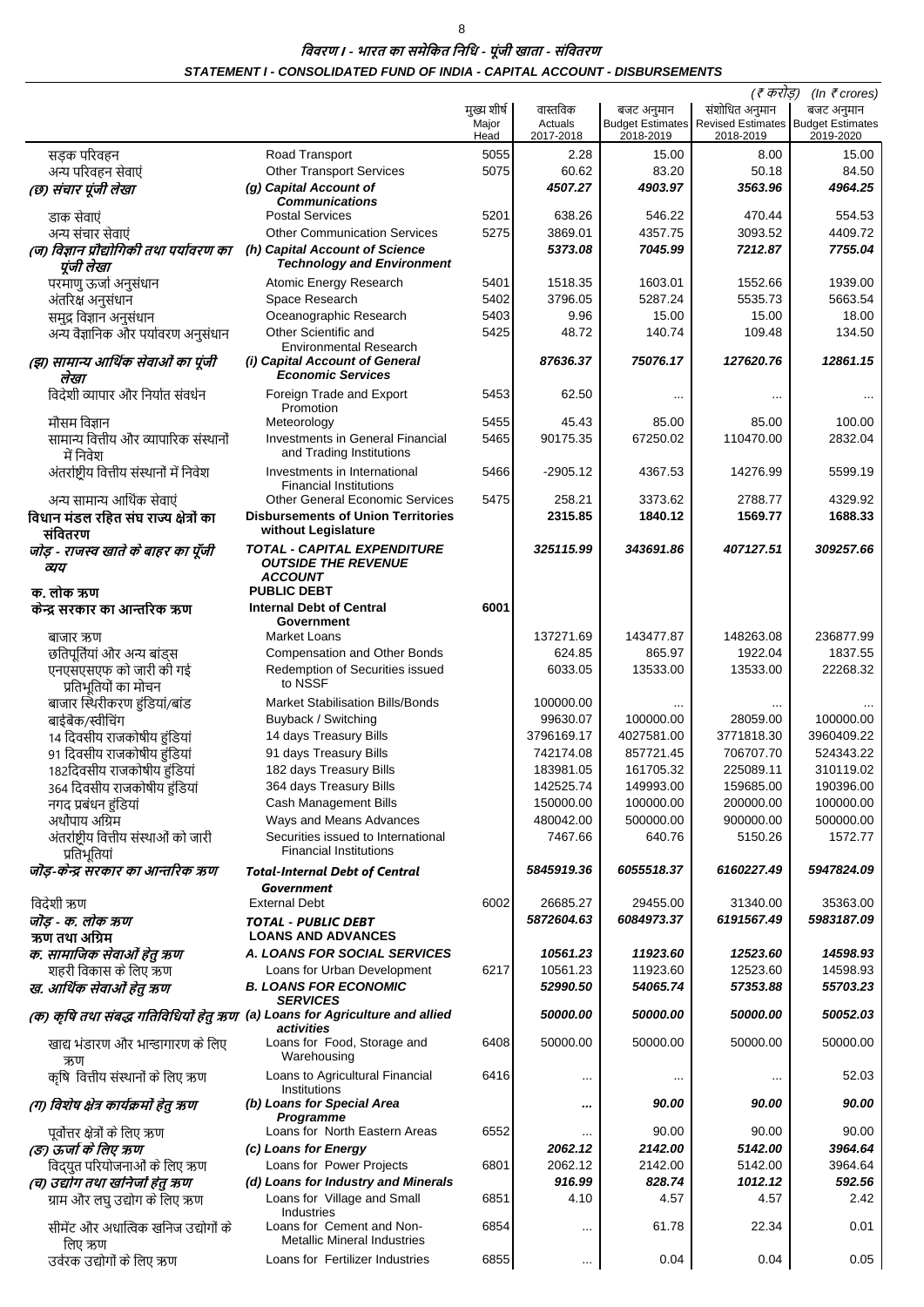विवरण । - भारत का समेकित निधि - पूंजी खाता - संवितरण STATEMENT I - CONSOLIDATED FUND OF INDIA - CAPITAL ACCOUNT - DISBURSEMENTS

|                                                     |                                                                               |               |                      |            | (र करोड़)                                                        | (In $\bar{\tau}$ crores) |
|-----------------------------------------------------|-------------------------------------------------------------------------------|---------------|----------------------|------------|------------------------------------------------------------------|--------------------------|
|                                                     |                                                                               | मख्य शीर्ष    | वास्तविक             | बजट अनुमान | संशोधित अनुमान                                                   | बजट अनुमान               |
|                                                     |                                                                               | Major<br>Head | Actuals<br>2017-2018 | 2018-2019  | Budget Estimates Revised Estimates Budget Estimates<br>2018-2019 | 2019-2020                |
| रसायन और भेषज उद्योगों के लिए ऋण                    | Loans for Chemical and<br><b>Pharmaceutical Industries</b>                    | 6857          | 384.75               | 0.06       | 7.00                                                             | 0.06                     |
| अभियांत्रिक उद्योगों के लिए ऋण                      | Loans for Engineering Industries                                              | 6858          | 295.74               | 221.72     | 562.65                                                           | 318.43                   |
| उपभोक्ता उद्योगों के लिए ऋण                         | Loans for Consumer Industries                                                 | 6860          | 52.40                | 385.57     | 285.52                                                           | 270.58                   |
| उद्योग और खनिजों को अन्य ऋण                         | Other Loans to Industries and<br><b>Minerals</b>                              | 6885          | 180.00               | 155.00     | 130.00                                                           | 1.01                     |
| (ज) संचार के लिए ऋण                                 | (i) Loans for Communications                                                  |               |                      |            | 51.00                                                            |                          |
| अन्य संचार सेवाओं के लिए ऋण                         | Loans for Other Communication<br>Services                                     | 7275          |                      |            | 51.00                                                            |                          |
| (झ) विज्ञान प्रौद्योगिकी तथा पर्यावरण के<br>लिए ऋण  | (f) Loans for Science Technology<br>and Environment                           |               | 4.10                 | 5.00       | 1.00                                                             | 4.00                     |
| अन्य वैज्ञानिक अनुसंधान के लिए ऋण                   | Loans for Other Scientific<br>Research                                        | 7425          | 4.10                 | 5.00       | 1.00                                                             | 4.00                     |
| (ञ) सामान्य आर्थिक सेवाओं हेतू ऋण                   | (g) Loans for General Economic<br><b>Services</b>                             |               | 7.29                 | 1000.00    | 1057.76                                                          | 1000.00                  |
| सामान्य वित्तीय और व्यापारिक संस्थानों<br>के लिए ऋण | Loans to General Financial and<br><b>Trading Institutions</b>                 | 7465          |                      | $\cdots$   | 20.76                                                            | $\cdots$                 |
| अंतर्राष्ट्रीय वित्तीय संस्थानों के लिए ऋण          | Loans to International Financial<br>Institutions                              | 7466          | $\cdots$             |            | 37.00                                                            |                          |
| अन्य सामान्य आर्थिक सेवाओं के लिए<br>ऋण             | Loans for Other General<br><b>Economic Services</b>                           | 7475          | 7.29                 | 1000.00    | 1000.00                                                          | 1000.00                  |
| ग. अन्य ऋण                                          | <b>C. OTHER LOANS</b>                                                         |               | 18558.81             | 21149.16   | 24785.51                                                         | 21019.18                 |
| राज्य सरकारों को ऋण और अग्रिम                       | Loans and Advances to State<br>Governments                                    | 7601          | 17516.17             | 20158.66   | 23958.60                                                         | 19842.24                 |
| संघ राज्य क्षेत्र की सरकारों को ऋण और<br>अग्रिम     | Loans and Advances to Union<br><b>Territory Governments</b>                   | 7602          | 72.00                | $\cdots$   | 129.61                                                           | 300.01                   |
| विदेशी सरकारों को अग्रिम                            | Advances to Foreign<br>Governments                                            | 7605          | 866.59               | 836.50     | 495.50                                                           | 675.00                   |
| सरकारी कर्मचारियों आदि को ऋण                        | Loans to Government Servants,<br>etc.                                         | 7610          | 102.20               | 150.00     | 200.00                                                           | 200.00                   |
| विविध ऋण                                            | Miscellaneous Loans                                                           | 7615          | 1.85                 | 4.00       | 1.80                                                             | 1.93                     |
| विधान मंडल रहित संघ राज्य क्षेत्रों का<br>ऋण        | <b>Loans and Advances for Union</b><br><b>Territories without Legislature</b> |               | 25.64                | 1.97       | 0.66                                                             | 0.55                     |
| ऋण तथा आग्रिम                                       | <b>TOTAL - LOANS AND ADVANCES</b>                                             |               | 82136.18             | 87140.47   | 94663.65                                                         | 91321.89                 |
| जोड़ - पूंजी व्यय                                   | TOTAL - CAPITAL EXPENDITURE                                                   |               | 6279856.80           | 6515805.70 | 6693358.65                                                       | 6383766.64               |
| जोड-भारत का समेकित<br>निधि-संवितरण                  | <b>TOTAL - CONSOLIDATED FUND</b><br><b>OF INDIA DISBURSEMENTS</b>             |               | 8419941.33           | 8925700.82 | 9097871.93                                                       | 9116434.48               |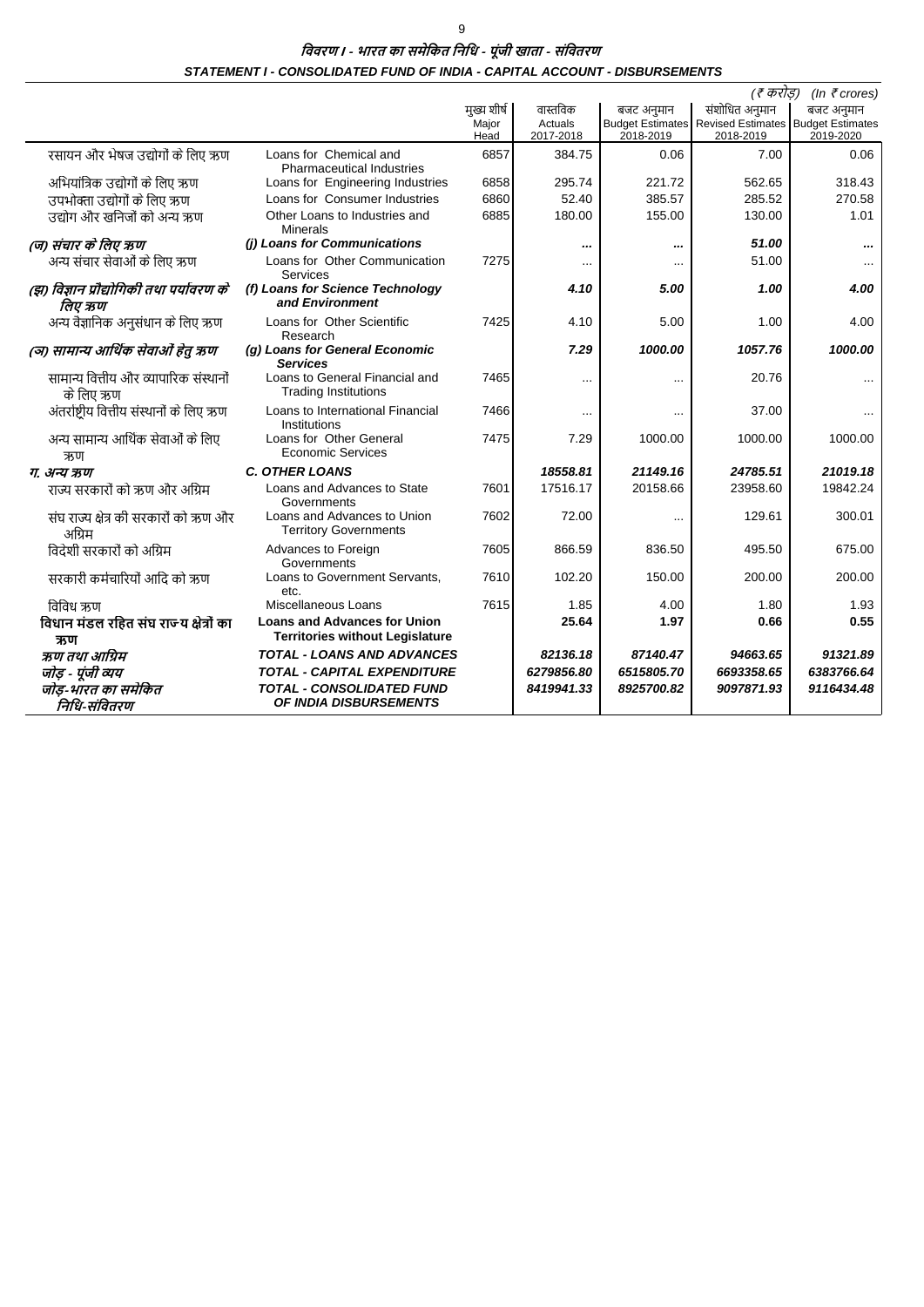# विवरण । क - भारत की समेकित निधि पर संवितरण 'भारित' STATEMENT IA - DISBURSEMENTS 'CHARGED' ON THE CONSOLIDATED FUND OF INDIA

|                                                                                       |                                                                                                            |                      |            | (₹ करोड़)                                                                    | (In $\bar{\tau}$ crores) |
|---------------------------------------------------------------------------------------|------------------------------------------------------------------------------------------------------------|----------------------|------------|------------------------------------------------------------------------------|--------------------------|
|                                                                                       |                                                                                                            | मुख्य शीर्ष<br>Major | बजट अनुमान | संशोधित अनुमान<br><b>Budget Estimates Revised Estimates Budget Estimates</b> | बजट अनुमान               |
|                                                                                       |                                                                                                            | Head                 | 2018-2019  | 2018-2019                                                                    | 2019-2020                |
| संसद/राज्य/संघ राज्य क्षेत्रों के<br>विधान मंडल                                       | Parliament/State/Union Territory<br>Legislatures                                                           | 2011                 | 2.37       | 3.72                                                                         | 2.82                     |
| राष्ट्रपति/उपराष्ट्रपति/ राज्यपाल/संघ<br>राज्य क्षेत्रों के प्रशासक                   | President, Vice President/Governor,<br><b>Administrator of Union Territories</b>                           | 2012                 | 60.07      | 60.49                                                                        | 63.80                    |
| न्याय प्रशासन                                                                         | Administration of Justice                                                                                  | 2014                 | 291.38     | 298.85                                                                       | 307.38                   |
| लेखा परीक्षा                                                                          | Audit                                                                                                      | 2016                 | 160.53     | 167.29                                                                       | 176.19                   |
| सीमा शुल्क                                                                            | Customs                                                                                                    | 2037                 | 0.30       | 0.30                                                                         | 0.30                     |
| केंद्रीय उत्पाद शुल्क                                                                 | <b>Union Excise Duties</b>                                                                                 | 2038                 | 0.20       |                                                                              |                          |
| केंद्रीय वस्तु और सेवा कर एवं<br>एकीकृत वस्तु और सेवा कर के<br>अंतर्गत संग्रहण प्रभार | <b>Collection Charges under Central</b><br>Goods and Services Tax and<br>Integrated Goods and Services Tax | 2042                 | $\cdots$   | 0.20                                                                         | 0.20                     |
| ऋण की कटौती या परिवर्जन के<br>लिए विनियोग                                             | Appropriation for Reduction Or<br>Avoidance of Debt                                                        | 2048                 | 2000.00    | 500.00                                                                       | 2000.00                  |
| ब्याज भुगतान                                                                          | <b>Interest Payments</b>                                                                                   | 2049                 | 588794.95  | 599491.60                                                                    | 675060.92                |
| लोक सेवा आयोग                                                                         | <b>Public Service Commission</b>                                                                           | 2051                 | 297.61     | 280.75                                                                       | 298.45                   |
| सचिवालय-सामान्य सेवाएं                                                                | Secretariat-General Services                                                                               | 2052                 | 0.35       | 2.52                                                                         | 0.35                     |
| पुलिस                                                                                 | Police                                                                                                     | 2055                 | 10.51      | 7.93                                                                         | 7.69                     |
| लोक निर्माण कार्य                                                                     | <b>Public Works</b>                                                                                        | 2059                 | 8.30       | 12.30                                                                        | 13.30                    |
| विदेशी मामले                                                                          | <b>External Affairs</b>                                                                                    | 2061                 | 0.02       | 0.02                                                                         | 0.02                     |
| सतर्कता                                                                               | Vigilance                                                                                                  | 2062                 | 36.40      | 34.00                                                                        | 39.34                    |
| अन्य प्रशासनिक सेवाएं                                                                 | <b>Other Administrative Services</b>                                                                       | 2070                 | $\cdots$   | 0.10                                                                         |                          |
| पेंशन और अन्य सेवानिवृत्ति लाभ                                                        | Pensions and other Retirement<br><b>Benefits</b>                                                           | 2071                 | 262.26     | 262.26                                                                       | 382.36                   |
| रक्षा सेवाएं-थल सेना                                                                  | Defence Services - Army                                                                                    | 2076                 | 76.56      | 75.81                                                                        | 76.56                    |
| रक्षा सेवाएं-नौ सेना                                                                  | Defence Services - Navy                                                                                    | 2077                 | 12.97      | 13.35                                                                        | 13.24                    |
| रक्षा सेवाएं-वायु सेना                                                                | Defence Services - Air Force                                                                               | 2078                 | 4.40       | 4.40                                                                         | 4.60                     |
| रक्षा सेवाएं-आयुध कारखाने                                                             | Defence Services - Ordnance<br>Factories                                                                   | 2079                 | 13.00      | 4.00                                                                         | 5.18                     |
| रक्षा सेवाएं- अनुसंधान और विकास                                                       | Defence Services - Research and<br>Development                                                             | 2080                 | 0.63       | 0.94                                                                         | 0.63                     |
| आवास                                                                                  | Housing                                                                                                    | 2216                 | 79.92      | 79.92                                                                        | 78.51                    |
| सामाजिक सुरक्षा और कल्याण                                                             | Social Security and Welfare                                                                                | 2235                 | 0.22       | 0.20                                                                         | 0.22                     |
| अलौह खनन और धातुकर्म उद्योग                                                           | Non-Ferrous Mining and Metallurgical<br>Industries                                                         | 2853                 | 0.05       |                                                                              |                          |
| भारतीय रेलवे-नीति निर्माण,<br>दिशा-निर्देश, अनुसंधान एवं<br>अन्य विविध संगठन          | Indian Railways - Policy Formulation,<br>Direction, Research and Other<br>Miscelllaneous Organisations     | 3001                 | 2.93       | 2.93                                                                         | 3.28                     |
| भारतीय रेलवे-वाणिज्यिक<br>लाइन-कार्यशील व्यय                                          | Indian Railways - Commercial Lines -<br><b>Working Expenses</b>                                            | 3002                 | 393.00     | 439.00                                                                       | 457.00                   |
| भारतीय रेलवे-सामरिक<br>लाइन-कार्यशील व्यय                                             | Indian Railways - Strategic Lines -<br><b>Working Expenses</b>                                             | 3003                 | $\cdots$   |                                                                              | 3.00                     |
| सड़क परिवहन                                                                           | Road Transport                                                                                             | 3055                 | 4.00       | 3.78                                                                         | 4.00                     |
| अन्य परिवहन सेवाएं                                                                    | <b>Other Transport Services</b>                                                                            | 3075                 | 1.00       |                                                                              | 0.50                     |
| डाक सेवाएं                                                                            | <b>Postal Services</b>                                                                                     | 3201                 | 0.80       | 3.09                                                                         | 0.80                     |
| अंतरिक्ष अनुसंधान                                                                     | Space Research                                                                                             | 3402                 | 0.60       | 0.60                                                                         | 0.60                     |
| अन्य वैज्ञानिक अनुसंधान                                                               | <b>Other Scientific Research</b>                                                                           | 3425                 | 0.02       | 0.02                                                                         | 0.02                     |
| सचिवालय- आर्थिक सेवाएं                                                                | Secretariat-Economic Services                                                                              | 3451                 | 1.00       | 79.82                                                                        | 1.00                     |
| राज्य सरकारों को सहायता अनुदान                                                        | Grants-in-aid to State Governments                                                                         | 3601                 | 114308.40  | 111081.85                                                                    | 137233.52                |
| संघ राज्य क्षेत्र की सरकारों को<br>सहायता अनुदान                                      | Grants-in-aid to Union Territory<br>Governments                                                            | 3602                 | 1.02       |                                                                              | 0.03                     |
| अन्य राजकोषीय सेवाओं पर पूंजी<br>परिव्यय                                              | Capital Outlay on Other Fiscal<br>Services                                                                 | 4047                 | $\cdots$   | 2.16                                                                         |                          |
| पुलिस पर पूंजी परिव्यय                                                                | Capital Outlay on Police                                                                                   | 4055                 | 1.10       | 1.10                                                                         | 1.33                     |
| लोक निर्माण कार्यो पर पूंजी<br>परिव्यय                                                | Capital Outlay on Public Works                                                                             | 4059                 | 3.50       | 3.00                                                                         | 3.00                     |
| रक्षा सेवाओं पर पूंजी परिव्यय                                                         | Capital Outlay on Defence Services                                                                         | 4076                 | 84.35      | 181.77                                                                       | 83.35                    |
| आवास पर पूंजी परिव्यय                                                                 | Capital Outlay on Housing                                                                                  | 4216                 | 46.16      | 46.16                                                                        | 57.12                    |
| शहरी विकास पर पूंजी परिव्यय                                                           | Capital Outlay on Urban Development                                                                        | 4217                 | 75.00      | 75.00                                                                        | 25.00                    |
| परमाणु ऊर्जा उद्योगों पर पूंजी<br>परिव्यय                                             | Capital Outlay on Atomic Energy<br>Industries                                                              | 4861                 |            | 10.00                                                                        | 10.00                    |
| भारतीय रेलवे वाणिज्यिक लाइन पर<br>पूंजी परिव्यय                                       | Capital Outlay on Indian Railways -<br><b>Commercial Lines</b>                                             | 5002                 | 167.46     | 359.11                                                                       | 36.31                    |
| सड़क और पुलों पर पूंजी परिव्यय                                                        | Capital Outlay on Roads and Bridges                                                                        | 5054                 | 45.00      | 30.00                                                                        | 45.00                    |
| परमाणु ऊर्जा अनुसंधान पर पूंजी<br>परिव्यय                                             | Capital Outlay on Atomic Energy<br>Research                                                                | 5401                 | 0.50       |                                                                              |                          |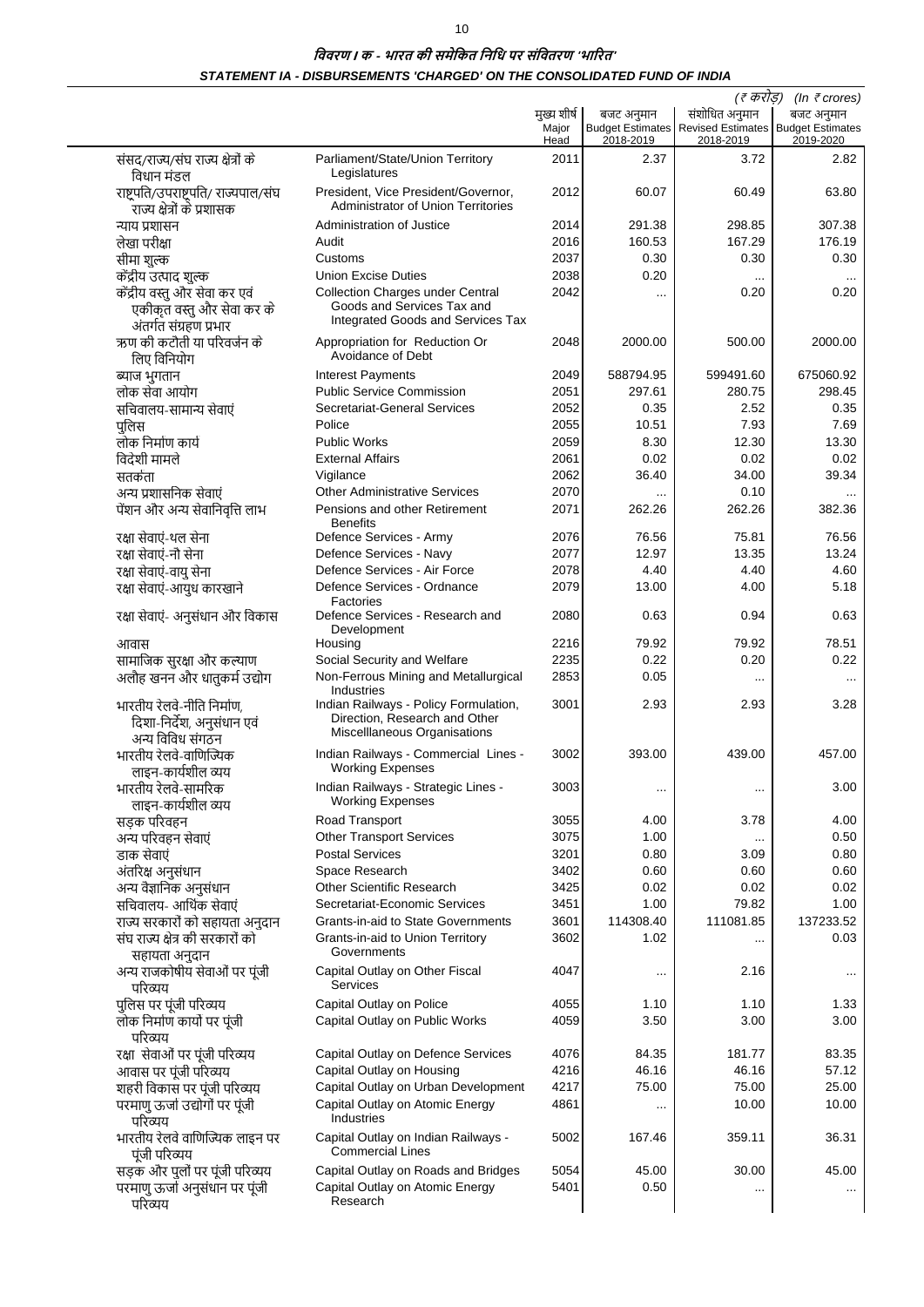|                               |                                     |            |            | (र करांड)                                           | (In $\bar{\tau}$ crores) |
|-------------------------------|-------------------------------------|------------|------------|-----------------------------------------------------|--------------------------|
|                               |                                     | मख्य शीर्ष | बजट अनमान  | संशोधित अनमान                                       | बजट अनमान                |
|                               |                                     | Maior      |            | Budget Estimates Revised Estimates Budget Estimates |                          |
|                               |                                     | Head       | 2018-2019  | 2018-2019                                           | 2019-2020                |
| अंतरिक्ष अनुसंधान पर पूंजी    | Capital Outlay on Space Research    | 5402       | 0.40       | 0.40                                                | 0.40                     |
| परिव्यय                       |                                     |            |            |                                                     |                          |
| केन्द्र सरकार का आन्तरिक ऋण   | Internal Debt of Central Government | 6001       | 6055518.37 | 6160227.49                                          | 5947824.09               |
| विदेशी ऋण                     | External Debt                       | 6002       | 29455.00   | 31340.00                                            | 35363.00                 |
| राज्य सरकारों को ऋण और अग्रिम | Loans and Advances to State         | 7601       | 20158.66   | 23957.85                                            | 19840.59                 |
|                               | Governments                         |            |            |                                                     |                          |
| कुल जांड                      | <b>GRAND TOTAL</b>                  |            | 6812381.27 | 6929146.08                                          | 6819525.00               |

### विवरण । क - भारत की समेकित निधि पर संवितरण 'भारित' STATEMENT IA - DISBURSEMENTS 'CHARGED' ON THE CONSOLIDATED FUND OF INDIA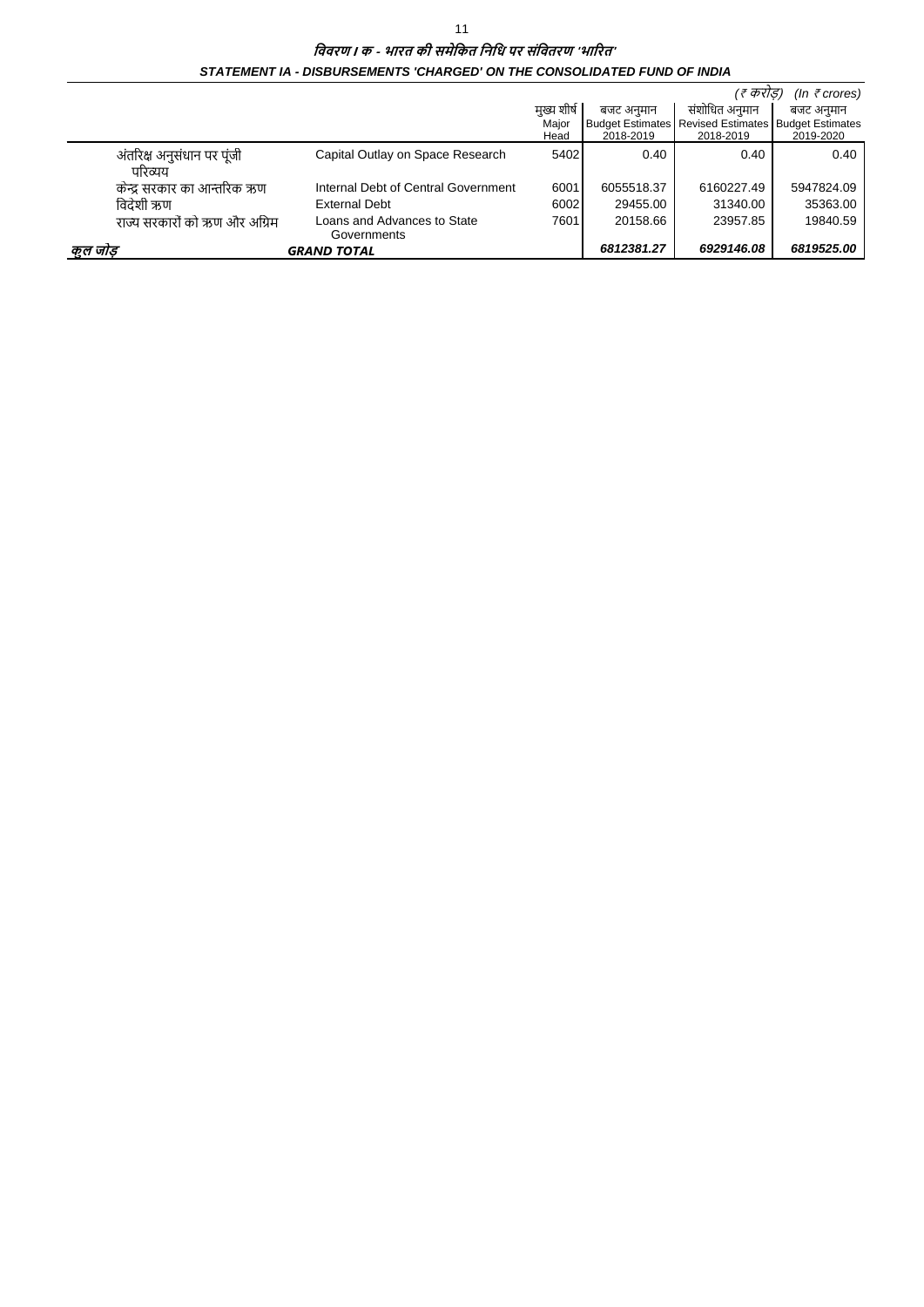### विवरण ॥ - भारत की आकस्मिकता निधि - निवल STATEMENT II - CONTINGENCY FUND OF INDIA - NET

|                |                  |             |           |           | 'ह करोड)                                                | (In $\bar{\tau}$ crores) |
|----------------|------------------|-------------|-----------|-----------|---------------------------------------------------------|--------------------------|
|                |                  | मुख्य शीर्ष | वास्तविक  | बजट अनमान | संशोधित अनमान                                           | बजट अनमान                |
|                |                  | Major       | Actuals   |           | Budget Estimates   Revised Estimates   Budget Estimates |                          |
|                |                  | Head        | 2017-2018 | 2018-2019 | 2018-2019                                               | 2019-2020                |
| आकस्मिकता निधि | Contingency Fund | 8000        | .         | .         | $\cdots$                                                | $\cdots$                 |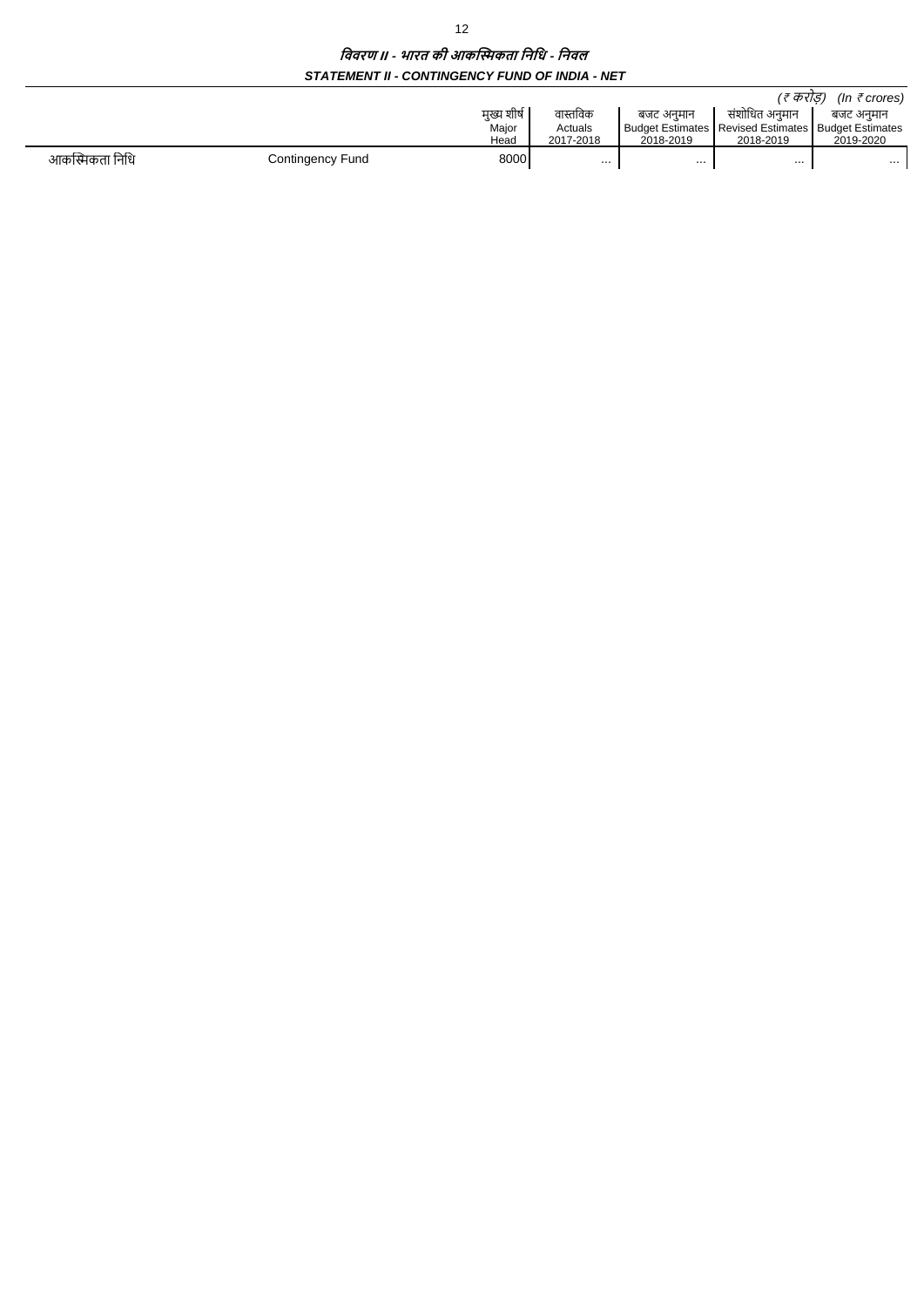# । विवरण III - भारत का लोक खाता - प्राप्तियां **STATEMENT III - PUBLIC ACCOUNT OF INDIA - RECEIPTS**

|                                                                       |                                                             |                                         |                                                              | (इ करोड़)<br>(In $\bar{\tau}$ crores)                   |                                                              |  |
|-----------------------------------------------------------------------|-------------------------------------------------------------|-----------------------------------------|--------------------------------------------------------------|---------------------------------------------------------|--------------------------------------------------------------|--|
|                                                                       |                                                             | वास्तविक<br><b>Actuals</b><br>2017-2018 | बजट अनुमान<br><b>Budget</b><br><b>Estimates</b><br>2018-2019 | संशोधित अनुमान<br><b>Revised Estimates</b><br>2018-2019 | बजट अनुमान<br><b>Budget</b><br><b>Estimates</b><br>2019-2020 |  |
| क. राष्ट्रीय लघु बचत निधि                                             | A. NATIONAL SMALL SAVINGS FUND                              | 748711.18                               | 791506.35                                                    | 844711.45                                               | 894910.58                                                    |  |
| ख. राज्य भविष्य निधि और अन्य लेखे                                     | <b>B. STATE PROVIDENT FUND AND</b><br><b>OTHER ACCOUNTS</b> | 101749.04                               | 138144.63                                                    | 130466.63                                               | 137365.72                                                    |  |
| (i) राज्य भविष्य निधि                                                 | (i) State Provident Fund                                    | 61483.20                                | 65000.00                                                     | 72000.00                                                | 77000.00                                                     |  |
| (ii) डाक बीमा और जीवन वार्षिकी निधि                                   | (ii) Postal Insurance and Life Annuity<br>Fund              | 36713.08                                | 69490.24                                                     | 54817.24                                                | 56461.78                                                     |  |
| (iii) अन्य मदें                                                       | (iii) Other Items                                           | 3552.76                                 | 3654.39                                                      | 3649.39                                                 | 3903.94                                                      |  |
| ग. आरक्षित निधियां                                                    | <b>C. RESERVE FUNDS</b>                                     | 307037.44                               | 345883.19                                                    | 353376.61                                               | 432364.09                                                    |  |
| (क) सब्याज प्रारक्षित निधियां                                         | (a) Reserve Funds bearing<br><i><b>Interest</b></i>         | 50838.55                                | 57165.04                                                     | 50141.03                                                | 55845.64                                                     |  |
| (i) रेलवे निधियां                                                     | (i) Railway Funds                                           | 50361.27                                | 56997.46                                                     | 49837.03                                                | 55540.64                                                     |  |
| (ii) अन्य प्रारक्षित निधियां                                          | (ii) Other Reserve Funds                                    | 477.28                                  | 167.58                                                       | 304.00                                                  | 305.00                                                       |  |
| (ख) निर्ब्याज प्रारक्षित निधियां                                      | (b) Reserve Funds not bearing<br>interest                   | 256198.89                               | 288718.15                                                    | 303235.58                                               | 376518.45                                                    |  |
| (i) केंद्रीय सड़क निधि                                                | (i) Central Road Fund                                       | 58521.63                                | 83373.61                                                     | 103987.00                                               | 117848.83                                                    |  |
| (ii) राष्ट्रीय राजमार्ग स्थायी पुल शुल्क<br>निधि                      | (ii) National Highway Permanent<br><b>Bridges Fee Fund</b>  | 8500.00                                 | 9584.09                                                      | 9584.09                                                 | 10610.46                                                     |  |
| (iii) खान कल्याण निधि                                                 | (iii) Mines Welfare Fund                                    | $\ddotsc$                               |                                                              |                                                         |                                                              |  |
| (iv) गारंटी मोचन निधि                                                 | (iv) Guarantee Redemption Fund                              | 600.00                                  | 600.00                                                       | 600.00                                                  | 600.00                                                       |  |
| (v) प्रारंभिक शिक्षा कोष                                              | Prarambhic Shiksha Kosh<br>(v)                              | 19139.80                                | 23663.10                                                     | 25227.90                                                | 28920.11                                                     |  |
| (vi) शर्करा विकास निधि                                                | (vi) Sugar Development Fund                                 | $-618.69$                               | $\cdots$                                                     | $\cdots$                                                | $\sim$ $\sim$                                                |  |
| (vii) विशेष रेलवे सुरक्षा निधि और<br>रेलवे सुरक्षा निर्माण कार्य निधि | (vii) Spl. Rly. Safety Fd and Rly.<br>Safety Works Fund     | 27635.00                                | 12180.00                                                     | 32180.00                                                | 35000.00                                                     |  |
| (viii) राष्ट्रीय ग्रामीण रोजगार गारंटी<br>निधि                        | (viii) National Rural Employment<br><b>Guarantee Fund</b>   | 55166.75                                | 55000.00                                                     | 61084.09                                                | 60000.00                                                     |  |
| (ix) राष्ट्रीय आपदा प्रतिक्रिया निधि                                  | (ix) National Disaster Response<br>Fund                     | 3660.00                                 | 2500.00                                                      | 2315.00                                                 | 2480.00                                                      |  |
| (x) अन्य प्रारक्षित निधियां                                           | (x) Other Reserve Funds                                     | 83594.40                                | 101817.35                                                    | 68257.50                                                | 121059.05                                                    |  |
| घ. जमा और अग्रिम                                                      | <b>D. DEPOSITS AND AVANCES</b>                              | 266452.04                               | 166956.43                                                    | 165252.59                                               | 177163.69                                                    |  |
| (क) सब्याज जमाराशियां                                                 | (a) Deposits bearing interest                               | 17700.32                                | 13272.88                                                     | 14295.81                                                | 14876.31                                                     |  |
| (i) राष्ट्रीय रक्षा निधि                                              | (i) National Defence Fund                                   | 83.85                                   | 110.00                                                       | 110.00                                                  | 110.00                                                       |  |
| (ii) परिवार पेंशन-सह-जीवन बीमा<br>निधियां आदि।                        | (ii) Family Pension-cum-Life<br>Assurance funds etc.        | 11965.88                                | 8000.00                                                      | 8600.00                                                 | 9030.00                                                      |  |
| (iii) अन्य जमाराशियां                                                 | (iii) Other Deposits                                        | 5650.59                                 | 5162.88                                                      | 5585.81                                                 | 5736.31                                                      |  |
| (ख) निर्ब्याज जमाराशियां                                              | (b) Deposits not bearing interest                           | 203670.57                               | 153683.55                                                    | 150956.78                                               | 162287.38                                                    |  |
| (i) सिविल जमाराशियां                                                  | (i) Civil Deposits                                          | 21574.33                                | 16000.00                                                     | 17000.00                                                | 17000.00                                                     |  |
| (ii) स्थानीय निधियों की जमाराशियां                                    | (ii) Deposits of Local Funds                                | 0.01                                    | 1.00                                                         |                                                         |                                                              |  |
| (iii) राष्ट्रीय निवेश निधि                                            | (iii) National Investment Fund                              | 84291.77                                | 82440.00                                                     | 80000.00                                                | 90000.00                                                     |  |
| (iv) अन्य जमाराशियां                                                  | (iv) Other Deposits                                         | 97804.46                                | 55242.55                                                     | 53956.78                                                | 55287.38                                                     |  |
| (ग) अग्रिम                                                            | (c) Advances                                                | 45081.15                                |                                                              |                                                         |                                                              |  |
| ड़ उचंत और विविध                                                      | E. SUSPENSE AND MISCELLANEOUS                               | $\cdots$                                |                                                              |                                                         |                                                              |  |
| उचंत लेखा (निवल)                                                      | Suspense Account (Net)                                      |                                         | $\cdots$                                                     | $\cdots$                                                |                                                              |  |
| चैक और हुंडियां (निवल)                                                | Cheque and Bills (Net)                                      | $\cdots$                                | $\cdots$                                                     | $\cdots$                                                |                                                              |  |
| विभागीय शेष (निवल)                                                    | Departmental Balances (Net)                                 |                                         | $\cdots$                                                     |                                                         |                                                              |  |
| नकद शेष निवेश                                                         | Cash Balance Investment                                     | $\cdots$                                | $\cdots$                                                     | $\cdots$                                                | $\cdots$                                                     |  |
| अन्य                                                                  | <b>Others</b>                                               | $\cdots$                                | $\cdots$                                                     | $\cdots$                                                | $\cdots$                                                     |  |
| च. प्रेषण                                                             | <b>F. REMITTANCES</b>                                       | 4308.86                                 | $\cdots$                                                     |                                                         |                                                              |  |
| (i) मनी ऑर्डर                                                         | (i) Money Orders                                            | 198.97                                  | $\cdots$                                                     | $\cdots$                                                |                                                              |  |
| (ii) अन्य विप्रेषण                                                    | (ii) Other Remittances                                      | 4109.89                                 | $\cdots$                                                     | $\cdots$                                                |                                                              |  |
| जोड़ - लोक खाता प्राप्तियां                                           | <b>TOTAL-PUBLIC ACCOUNT RECEIPTS</b>                        | 1428258.56                              | 1442490.60                                                   | 1493807.28                                              | 1641804.08                                                   |  |
| कुल जोड़ - (। +।।  +।।। )                                             | <b>GRAND TOTAL - (I+II+III)</b>                             | 9844089.20                              | 10247117.31                                                  | 10544273.40                                             | 10658272.91                                                  |  |
| रोकड़ शेष                                                             | <b>CASH BALANCE</b>                                         | 5498.61                                 | 44877.61                                                     | 1406.22                                                 | -39794.70                                                    |  |
| जोड़                                                                  | <b>TOTAL</b>                                                | 9849587.81                              | 10291994.92                                                  | 10545679.62                                             | 10618478.21                                                  |  |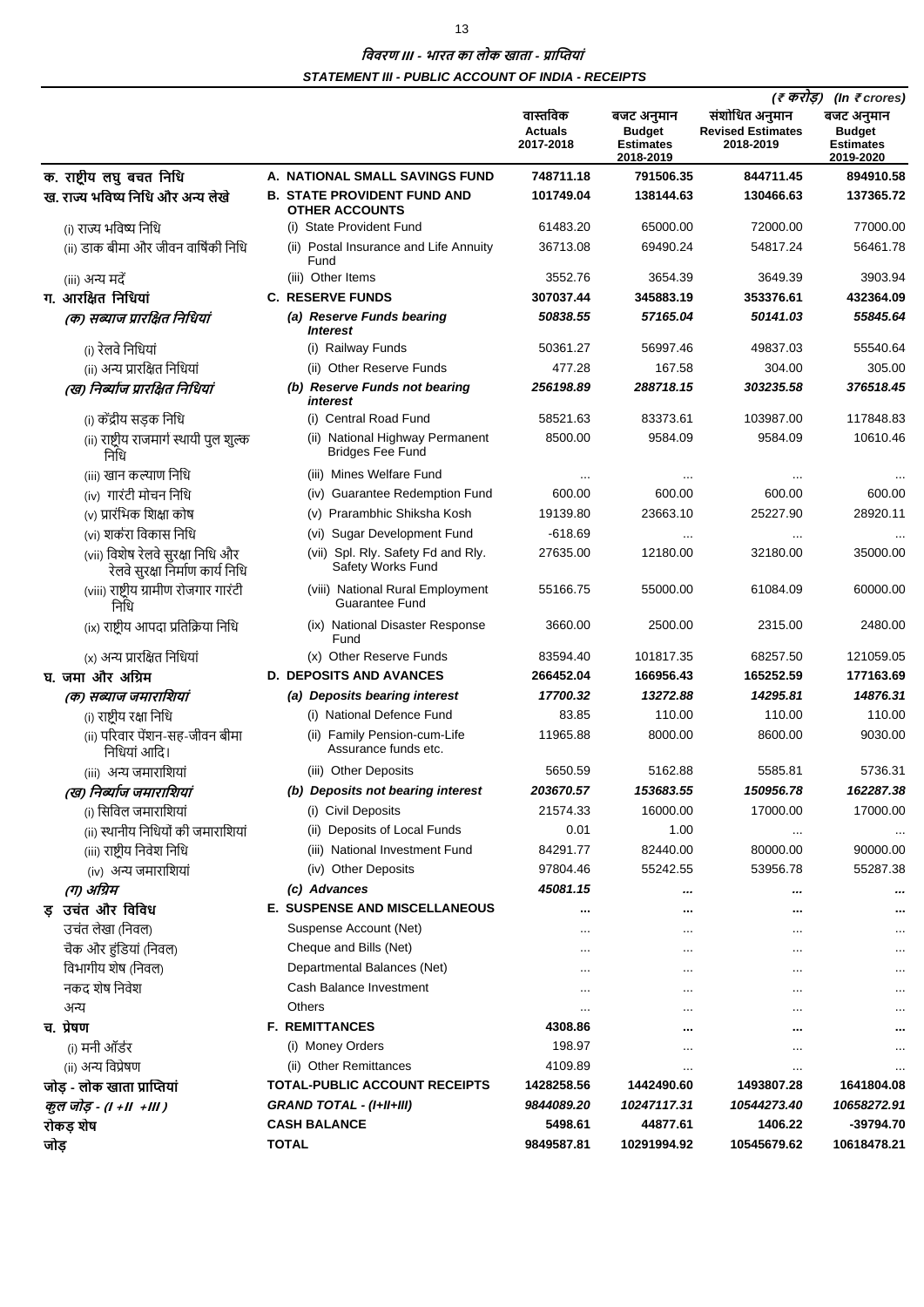# ।<br>विवरण III - भारत का लोक खाता - संवितरण **STATEMENT III - PUBLIC ACCOUNT OF INDIA - DISBURSEMENTS**

|      |                                                                       |                                                             |                                         |                                                              |                                                         | (ह करोड़)<br>(In $\bar{\tau}$ crores)                        |  |
|------|-----------------------------------------------------------------------|-------------------------------------------------------------|-----------------------------------------|--------------------------------------------------------------|---------------------------------------------------------|--------------------------------------------------------------|--|
|      |                                                                       |                                                             | वास्तविक<br><b>Actuals</b><br>2017-2018 | बजट अनुमान<br><b>Budget</b><br><b>Estimates</b><br>2018-2019 | संशोधित अनुमान<br><b>Revised Estimates</b><br>2018-2019 | बजट अनुमान<br><b>Budget</b><br><b>Estimates</b><br>2019-2020 |  |
|      | क. राष्ट्रीय लघु बचत निधि                                             | A. NATIONAL SMALL SAVINGS FUND                              | 761462.96                               | 791506.34                                                    | 873513.27                                               | 894910.59                                                    |  |
|      | ख. राज्य भविष्य निधि और अन्य लेखे                                     | <b>B. STATE PROVIDENT FUND AND</b><br><b>OTHER ACCOUNTS</b> | 83174.69                                | 79160.67                                                     | 96893.43                                                | 101532.50                                                    |  |
|      | (i) राज्य भविष्य निधि                                                 | (i) State Provident Fund                                    | 45684.53                                | 48000.00                                                     | 55000.00                                                | 59000.00                                                     |  |
|      | (ii) डाक बीमा और जीवन वार्षिकी निधि                                   | (ii) Postal Insurance and Life Annuity<br>Fund              | 36443.34                                | 29288.79                                                     | 39796.70                                                | 40592.67                                                     |  |
|      | (iii) अन्य मदें                                                       | (iii) Other Items                                           | 1046.82                                 | 1871.88                                                      | 2096.73                                                 | 1939.83                                                      |  |
|      | ग. आरक्षित निधियां                                                    | <b>C. RESERVE FUNDS</b>                                     | 288614.03                               | 342769.00                                                    | 367953.95                                               | 433234.99                                                    |  |
|      | (क) सब्याज प्रारक्षित निधियां                                         | (a) Reserve Funds bearing<br><b>Interest</b>                | 49178.89                                | 54556.70                                                     | 49808.95                                                | 56808.95                                                     |  |
|      | (i) रेलवे निधियां                                                     | (i) Railway Funds                                           | 49074.11                                | 54500.00                                                     | 49500.00                                                | 56500.00                                                     |  |
|      | (ii) अन्य प्रारक्षित निधियां                                          | <b>Other Reserve Funds</b>                                  | 104.78                                  | 56.70                                                        | 308.95                                                  | 308.95                                                       |  |
|      | (ख) निर्ब्याज प्रारक्षित निधियां                                      | (b) Reserve Funds not bearing<br>interest                   | 239435.14                               | 288212.30                                                    | 318145.00                                               | 376426.04                                                    |  |
|      | (i) केंद्रीय सडक निधि                                                 | (i) Central Road Fund                                       | 57435.51                                | 83373.61                                                     | 103987.00                                               | 117848.83                                                    |  |
|      | (ii) राष्ट्रीय राजमार्ग स्थायी पुल शुल्क<br>निधि                      | (ii) National Highway Permanent<br><b>Bridges Fee Fund</b>  | 8487.39                                 | 9620.13                                                      | 9620.13                                                 | 10650.00                                                     |  |
|      | (iii) खान कल्याण निधि                                                 | (iii) Mines Welfare Fund                                    | $\cdots$                                | $\cdots$                                                     | $\cdots$                                                |                                                              |  |
|      | (iv) गारंटी मोचन निधि                                                 | (iv) Guarantee Redemption Fund                              | $\cdots$                                | $\cdots$                                                     | $\cdots$                                                |                                                              |  |
|      | (v) प्रारंभिक शिक्षा कोष                                              | Prarambhic Shiksha Kosh<br>(v)                              | 19091.14                                | 23663.10                                                     | 25227.90                                                | 28920.11                                                     |  |
|      | (vi) शर्करा विकास निधि                                                | (vi) Sugar Development Fund                                 | $\cdots$                                | $\cdots$                                                     | $\cdots$                                                | $\ddotsc$                                                    |  |
|      | (vii) विशेष रेलवे सुरक्षा निधि और<br>रेलवे सुरक्षा निर्माण कार्य निधि | (vii) Spl. Rly. Safety Fd and Rly.<br>Safety Works Fund     | 27638.44                                | 12180.00                                                     | 32180.00                                                | 35000.00                                                     |  |
|      | (viii) राष्ट्रीय ग्रामीण रोजगार गारंटी<br>निधि                        | (viii) National Rural Employment<br><b>Guarantee Fund</b>   | 55166.75                                | 55000.00                                                     | 61084.09                                                | 60000.00                                                     |  |
|      | (ix) राष्ट्रीय आपदा प्रतिक्रिया निधि                                  | (ix) National Disaster Response<br>Fund                     | 3660.00                                 | 2500.00                                                      | 2315.00                                                 | 2480.00                                                      |  |
|      | (x) अन्य प्रारक्षित निधियां                                           | (x) Other Reserve Funds                                     | 67955.91                                | 101875.46                                                    | 83730.88                                                | 121527.10                                                    |  |
|      | घ. जमा और अग्रिम                                                      | <b>D. DEPOSITS AND AVANCES</b>                              | 241314.34                               | 151046.48                                                    | 149241.74                                               | 163458.02                                                    |  |
|      | (क) सब्याज जमाराशियां                                                 | (a) Deposits bearing interest                               | 4432.80                                 | 5852.48                                                      | 4936.48                                                 | 8131.41                                                      |  |
|      | (i) राष्ट्रीय रक्षा निधि                                              | (i) National Defence Fund                                   | 64.75                                   | 70.00                                                        | 70.00                                                   | 70.00                                                        |  |
|      | (ii) परिवार पेंशन-सह-जीवन बीमा<br>निधियां आदि।                        | (ii) Family Pension-cum-Life<br>Assurance funds etc.        | $\cdots$                                | $\cdots$                                                     | $\cdots$                                                |                                                              |  |
|      | (iii) अन्य जमाराशियां                                                 | (iii) Other Deposits                                        | 4368.05                                 | 5782.48                                                      | 4866.48                                                 | 8061.41                                                      |  |
|      | (ख) निर्ब्याज जमाराशियां                                              | (b) Deposits not bearing interest                           | 190702.96                               | 145194.00                                                    | 144305.26                                               | 155326.61                                                    |  |
|      | (i) सिविल जमाराशियां                                                  | (i) Civil Deposits                                          | 15139.97                                | 14000.00                                                     | 15000.00                                                | 15000.00                                                     |  |
|      | (ii) स्थानीय निधियों की जमाराशियां                                    | (ii) Deposits of Local Funds                                | $\cdots$                                | 0.25                                                         | $\cdots$                                                | $\cdots$                                                     |  |
|      | (iii) राष्ट्रीय निवेश निधि                                            | (iii) National Investment Fund                              | 84071.13                                | 82440.00                                                     | 80000.00                                                | 90000.00                                                     |  |
|      | (iv) अन्य जमाराशियां                                                  | (iv) Other Deposits                                         | 91491.86                                | 48753.75                                                     | 49305.26                                                | 50326.61                                                     |  |
|      | (ग) अग्रिम                                                            | (c) Advances                                                | 46178.58                                |                                                              |                                                         |                                                              |  |
|      | इ उचंत और विविध                                                       | <b>E. SUSPENSE AND MISCELLANEOUS</b>                        | 52573.44                                | $\cdots$                                                     |                                                         |                                                              |  |
|      | उचंत लेखा (निवल)                                                      | Suspense Account (Net)                                      | 5341.76                                 | $\cdots$                                                     | $\cdots$                                                |                                                              |  |
|      | चैक और हुंडियां (निवल)                                                | Cheque and Bills (Net)                                      | 4801.19                                 | $\cdots$                                                     | $\cdots$                                                |                                                              |  |
|      | विभागीय शेष (निवल)                                                    | Departmental Balances (Net)                                 | 734.50                                  | $\cdots$                                                     | $\cdots$                                                | $\cdots$                                                     |  |
|      | नकद शेष निवेश                                                         | Cash Balance Investment                                     | 37212.26                                | $\cdots$                                                     |                                                         | $\cdots$                                                     |  |
|      | अन्य                                                                  | Others                                                      | 4483.73                                 | $\cdots$                                                     | $\cdots$                                                | $\cdots$                                                     |  |
|      | च. प्रेषण                                                             | <b>F. REMITTANCES</b>                                       | 1100.80                                 |                                                              |                                                         |                                                              |  |
|      | (i) मनी ऑर्डर                                                         | (i) Money Orders                                            | 14.90                                   | $\cdots$                                                     | $\cdots$                                                | $\cdots$                                                     |  |
|      | (ii) अन्य विप्रेषण                                                    | (ii) Other Remittances                                      | 1085.90                                 | $\cdots$                                                     | $\cdots$                                                |                                                              |  |
|      | जोड़ - लोक खाता संवितरण                                               | <b>TOTAL-PUBLIC ACCOUNT</b><br><b>DISBURSEMENTS</b>         | 1428240.26                              | 1364482.49                                                   | 1487602.39                                              | 1593136.10                                                   |  |
|      | कुल जोड़ - (। +॥ +॥।)                                                 | <b>GRAND TOTAL - (I+II+III)</b>                             | 9848181.59                              | 10290183.31                                                  | 10585474.32                                             | 10709570.58                                                  |  |
|      | रोकड़ शेष                                                             | <b>CASH BALANCE</b>                                         | 1406.22                                 | 1811.61                                                      | -39794.70                                               | -91092.37                                                    |  |
| जोड़ |                                                                       | <b>TOTAL</b>                                                | 9849587.81                              | 10291994.92                                                  | 10545679.62                                             | 10618478.21                                                  |  |